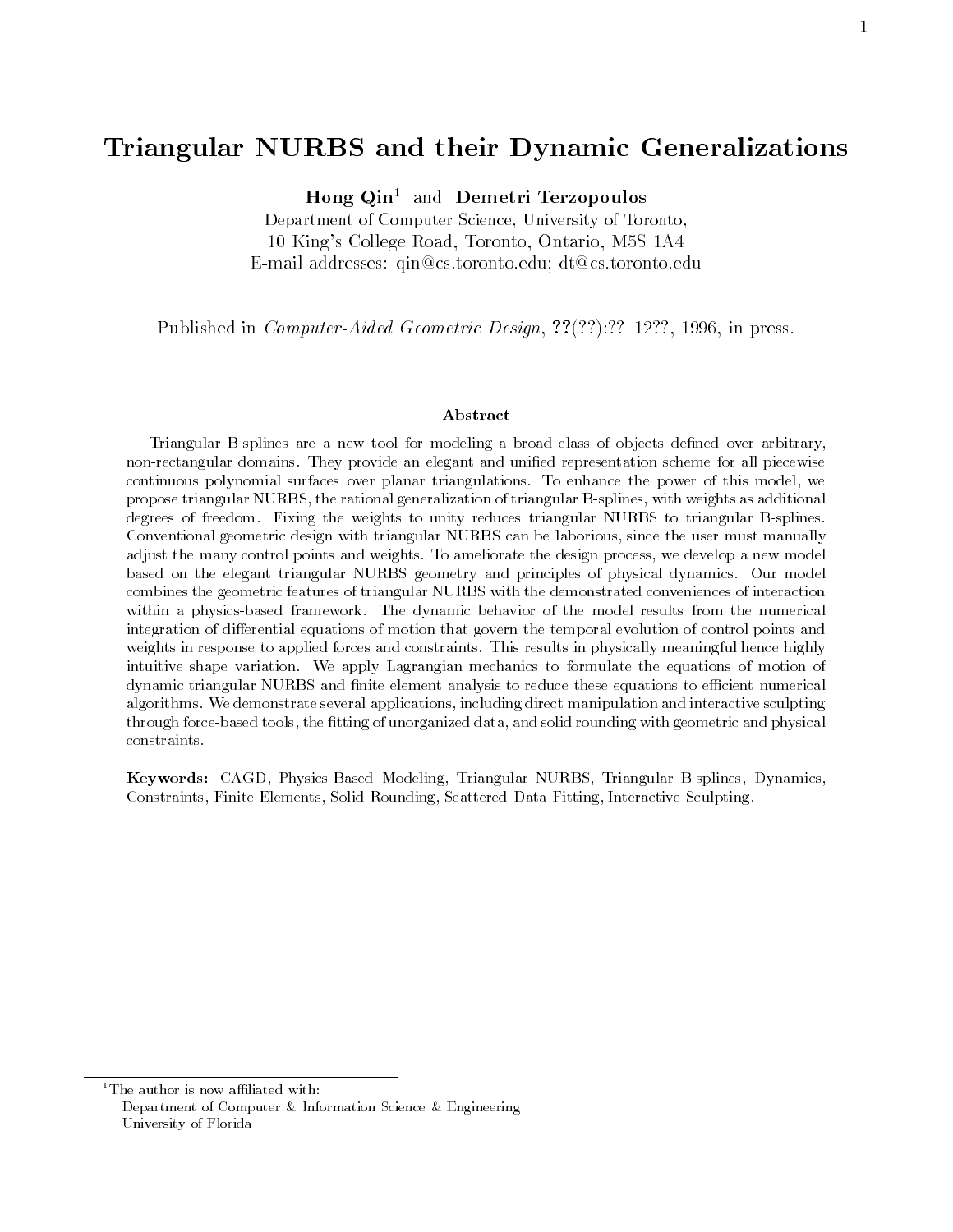### 1 Introduction

Non-uniform rational B-splines, or NURBS, have become an industry standard by virtue of their many nice properties, such as their ability to represent free-form shapes as well as standard analytic shapes. However, the main drawback of tensor-product NURBS surfaces in solid modeling is that they are \topologically" rectangular. Consequently, the designer is forced to model multi-sided irregular shapes using degenerate patches with deteriorated inter-patch continuity. To compensate, explicit linear and/or non-linear smoothness constraints must be enforced on the patches, thus complicating the design task.

Triangular B-splines are emerging as a powerful new tool for solid modeling because they can represent, without degeneracy, complex objects defined on irregular parametric domains [7]. Using triangular B-splines, designers can represent shapes over triangulated planar domains with low degree piecewise polynomials that nonetheless maintain high-order continuity." In addition, triangular B-splines offer a considerable breadth of geometric coverage. They subsume Bernstein-Bezier triangles with n-fold knots. Moreover, any piecewise polynomial surface over a planar triangulation may be represented as a linear combination of triangular B-splines [24]. Thus, triangular B-splines can also serve as a common representation for product data exchange and representation conversion.

In this paper we enhance the power of triangular spline models by proposing triangular NURBS, the rational generalization of triangular B-splines, with weights as additional degrees of freedom. As in conventional NURBS, fixing the weights to unity reduces triangular NURBS to triangular B-splines. Although triangular NURBS enable designers to overcome the limitations of tensor product NURBS, conventional geometric design with NURBS models can be problematic for the following reasons [28]:

- $\bullet$  Normally the designer controls the geometry by assigning knots, positioning control points, and adjusting weights. Despite modern interaction technology, this "indirect," geometric degree of freedom oriented design process can be especially laborious for triangular splines because of the irregularity of control points and knot vectors.
- $\bullet$  Design requirements are usually specified in terms of shape, not in terms of the geometric degrees of  $\hspace{0.1mm}$ freedom of any particular shape representation. Because of the geometric \redundancy" of rational models, indirect shape rennement can be *ad noc* and ambiguous.
- $\bullet$  Typical design requirements may be posed in both quantitative and qualitative terms. Therefore, it can be very frustrating to design via the indirect approach, say, a "fair" surface that approximates unorganized 3D data.

To ameliorate the design process for triangular NURBS, we develop a physics-based generalization of the model using Lagrangian mechanics and finite element techniques. Our new surface model, *dynamic* triangular NURBS, combines the elegant geometric features of triangular NURBS with the demonstrated conveniences of interaction within a physical dynamics framework. The following are some advantages of physics-based shape design [28]:

- $\bullet$  Shape design is generally a time-varying process—the designer is often interested not only in the  $\hspace{0.1mm}$ final shape but also in the intermediate shape variation. The behavior of our physics-based models result from the numerical integration of differential equations of (nonrigid) motion which automatically govern the temporal evolution of control points and weights in response to applied forces and constraints. This results in physically meaningful hence highly intuitive shape variation.
- $\bullet$  Shapes can be sculpted in a direct manner using a variety of force-based "tools." Furthermore,  $\hspace{0.1mm}$ functional design requirements can be readily implemented as deformation (fairness) energies and

<sup>&</sup>lt;sup>1</sup>For example, quadratic triangular B-splines can yield  $C^1$  continuous surfaces, whereas biquadratic tensor-product B-splines are necessary to achieve the same continuity.

 ${}^{2}$ A particular shape can often be represented nonuniquely, with different values of knots, control points, and weights.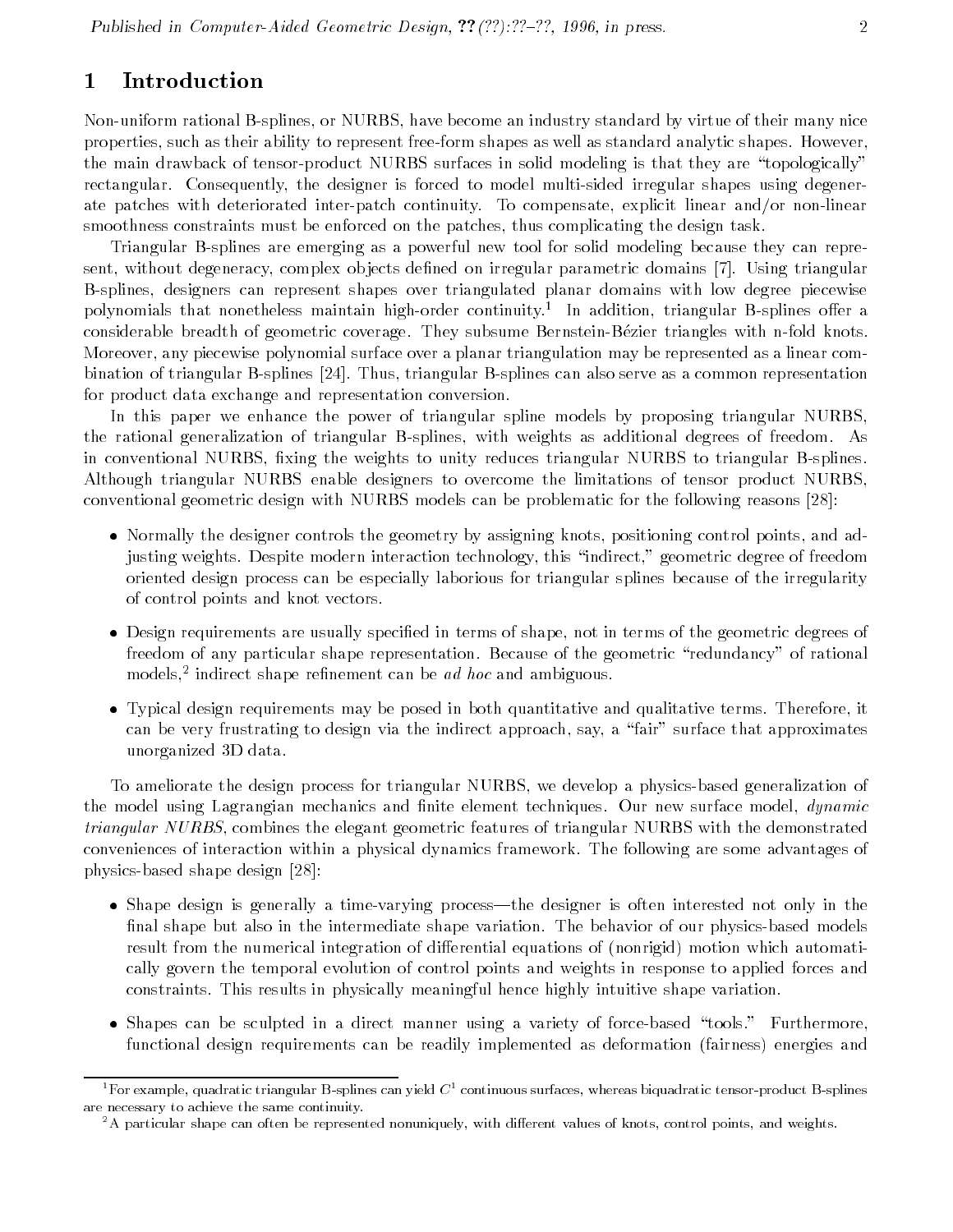geometric constraints. In particular, as a dynamic model reaches equilibrium, it can serve as a nonlinear shape optimizer subject to the imposed constraints.<sup>3</sup>

 $\bullet$  The physical model is built upon a standard geometric foundation. While shape design may proceed interactively or automatically at the physical level, existing geometric toolkits are concurrently applicable at the underlying geometric level.

Like their tensor product dynamic NURBS (D-NURBS) progenitors [28], dynamic triangular NURBS (or triangular D-NURBS) are a free-form, rational model that provides a systematic and unified technique for a variety of modeling tasks. We demonstrate several applications, including direct manipulation and interactive sculpting through forces and physical parameters, the fitting of unorganized 3D data, and solid rounding with geometric and physical constraints.

#### 1.1Background

The theoretical foundation of triangular B-splines lies in the multivariate simplex spline of approximation theory. Motivated by an idea of Curry and Schoenberg for a geometric interpretation of univariate B-splines, deBoor [8] first presented a brief description of multivariate simplex splines. Since then, their theory has been explored extensively [16, 5, 6, 13]. The well-known recurrence relation of multivariate simplex splines was introduced in [16]. Subsequently, Grandine [11] devised a stable evaluation algorithm. Dahmen and Micchelli [6] presented a thorough review of multivariate B-splines. From the point of view of blossoming, Dahmen, Micchelli and Seidel [7] proposed triangular B-splines which are essentially normalized simplex splines.

In contrast to the theory, the application of multivariate simplex splines has not been explored extensively, because of the complicated domain partitionings that may be required and the time-consuming evaluation and derivative computation algorithms, especially for high dimensional and high order cases. Fortunately, it is possible to derive efficient algorithms for a low dimensional domain such as a plane and/or a low order polynomial such as a quadratic or a cubic. Traas [29] discussed the applicability of bivariate quadratic simplex splines as finite elements and derived differentiation and inner product formulas. Auerbach et al. [1] use bivariate simplex B-splines to fit geological surfaces to scattered data by adjusting the triangulation of the parametric domain in accordance with the data distribution. In 1993, the first experimental CAGD software based on the triangular B-spline was developed, demonstrating the practical feasibility of multivariate B-spline algorithms [9]. Recently, Pfei
e and Seidel [19] demonstrate the tting of triangular B-spline surfaces to scattered data through the use of least squares and optimization techniques.

A different area of research that provides background for our work in this paper is physics-based shape modeling. Terzopoulos and Fleischer [27] constructed free-form surfaces with natural dynamic behavior governed by the physical laws of elasticity and demonstrated simple interactive sculpting using viscoelastic and plastic models. Bloor and Wilson [3] demonstrated free-form design using tensor product B-splines and the optimization of energy functionals. Celniker and Gossard [4] developed an interesting prototype system for interactive design based on surface finite elements. Welch and Witkin [30] made similar use of trimmed hierarchical B-splines. Moreton and Sequin [18] interpolated a minimum energy curve network with quintic Bezier patches by minimizing the variation of curvature. In our earlier work, we developed dynamic NURBS (D-NURBS) [28, 23, 22], a physics-based generalization of standard geometric NURBS with full second-order dynamics. We demonstrated that D-NURBS allow a designer to interactively sculpt and directly manipulate shapes in a natural and predictable way using a variety of force-based tools and constraints.

 ${}^{3}$  For example, appropriate NURBS weight values may be determined automatically subject to the constraints.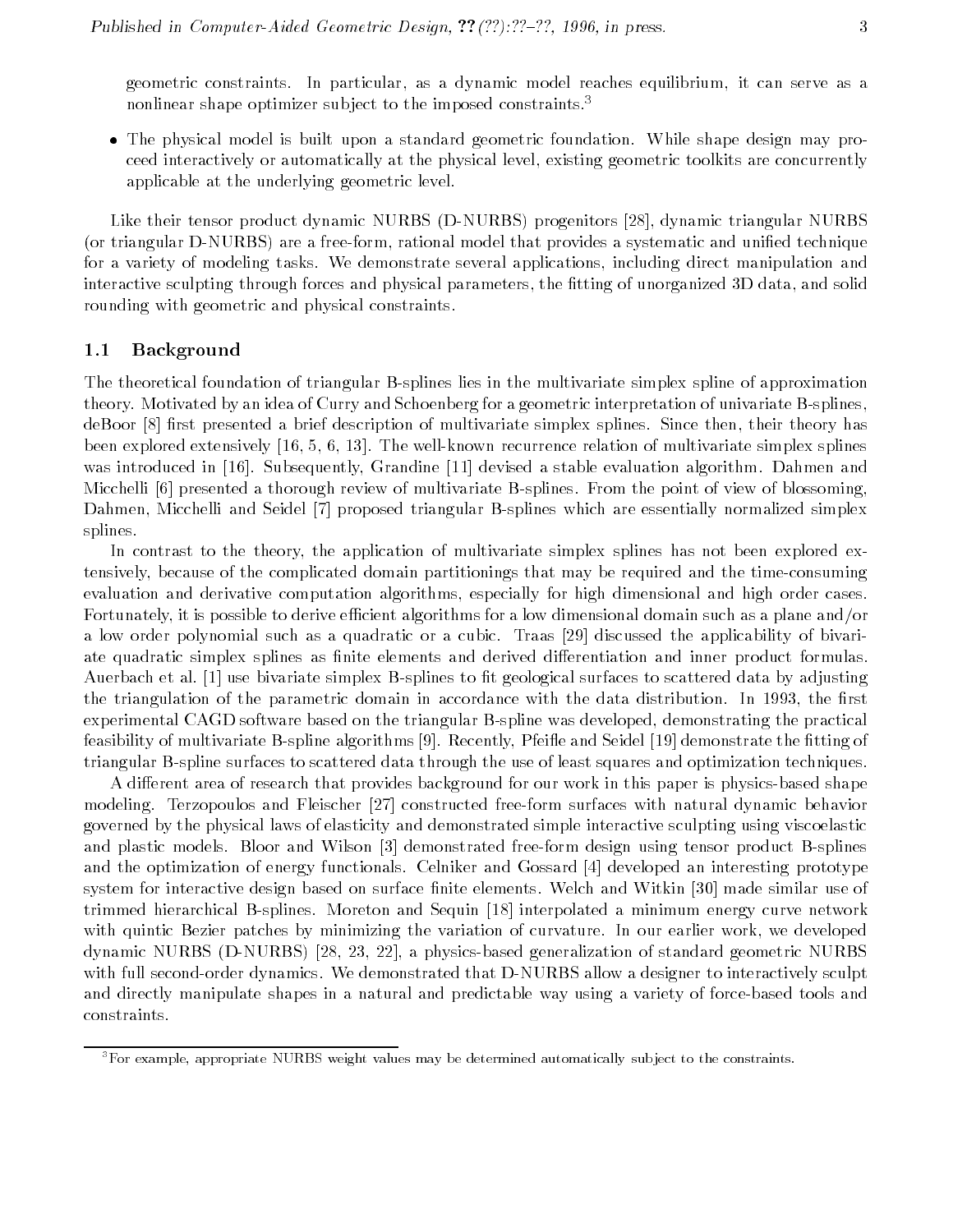#### 1.2**Overview**

Section 2 reviews both multivariate simplex splines and triangular B-splines and proposes triangular NURBS. In Section 3, we formulate dynamic triangular NURBS and derive their equations of motion. Section 4 applies finite element analysis towards the numerical simulation of these equations. We discuss the physics-based design paradigm involving the use of forces and constraints in Section 5. Section 6 presents applications of dynamic triangular splines to interactive sculpting, scattered data tting, and shape rounding. Section 7 concludes the paper.

### 2 Triangular NURBS Geometry

In this section we review the formulation of multivariate simplex splines and triangular B-splines, summarize their analytic and geometric properties, and straightforwardly generalize to the rational case triangular NURBS.

#### 2.1Multivariate Simplex Splines

The basis functions of multivariate simplex splines may be defined either analytically or recursively [7, 16]. An s-variate simplex spline  $M(\mathbf{x}|\{\mathbf{x}_0,\ldots,\mathbf{x}_m\})$  can be defined as a function of  $\mathbf{x} \in R^s$  over the convex hull of a point set  $\{{\bf x}_0,\ldots,{\bf x}_m\},$  depending on the  $m+1$  knots  ${\bf x}_i\in R^s,$   $i=0,\ldots,m,$   $(m\geq s).$  It is a piecewise polynomial with degree  $d = m - s$  satisfying

$$
\int_{R^s} f(\mathbf{x}) M(\mathbf{x}|\{\mathbf{x}_0,\ldots,\mathbf{x}_m\}) d\mathbf{x} = (m-s)! \int_{S^m} f(t_0 \mathbf{x}_0 + \ldots + t_m \mathbf{x}_m) dt_1 \ldots dt_m,
$$
\n(1)

where  $f$  is an arbitrary integrable function defined over the region which covers the convex hull spanned by the knot sequences  $\mathbf{x}_i$ . The region  $S^m$  is the standard m-simplex:

$$
S^m = \{(t_1, \ldots, t_m) | \sum_{i=0}^m t_i = 1, t_i \geq 0\}.
$$

 $M(\mathbf{x}|\{\mathbf{x}_0,\ldots,\mathbf{x}_m\})$  has a very simple geometric interpretation: It is the projection of a higher dimensional simplex on a lower dimensional space. Let  $\Delta$  be a m-simplex extended by  $m + 1$  vertices  $[\mathbf{v}_0, \ldots, \mathbf{v}_m], \mathbf{v}_i \in$  $R^{\prime\prime\prime}$  such that the projection of  $\mathbf{v}_i$  on subspace  $R^\ast$  is  $\mathbf{x}_i,$  and for arbitrary  $\mathbf{x}$  define a point set

$$
A_{\mathbf{x}} = \{ \mathbf{v} | \mathbf{v} \in \Delta, \mathbf{v} |_{R^s} = \mathbf{x} \}.
$$

Then, we can explicitly formulate the basis function of s-variate simplex splines as

$$
M(\mathbf{x}|\{\mathbf{x}_0,\ldots,\mathbf{x}_m\}) = \frac{(m-s)!}{m!} \cdot \frac{\mathrm{vol}_{m-s}(A_{\mathbf{x}})}{\mathrm{vol}_m(\Delta)},
$$
\n(2)

where volume of  $\Omega$ 

The basis function of multivariate simplex splines may also be formulated recursively, which facilitates evaluation and derivative computation: When  $m = s$ ,

$$
M(\mathbf{x}|\{\mathbf{x}_0,\ldots,\mathbf{x}_m\})=\begin{cases}\frac{1}{m!\operatorname{vol}_s([\mathbf{x}_0,\ldots,\mathbf{x}_m])}, & x \in [\mathbf{x}_0,\ldots,\mathbf{x}_m] \\ 0 & \text{otherwise}\end{cases}
$$

and when  $m>s$ .

$$
M(\mathbf{x}|\{\mathbf{x}_0,\ldots,\mathbf{x}_m\})=\sum_{i=0}^m\lambda_i M(\mathbf{x}|\{\mathbf{x}_0,\ldots,\mathbf{x}_{i-1},\mathbf{x}_{i+1},\ldots,\mathbf{x}_m\}),
$$
\n(3)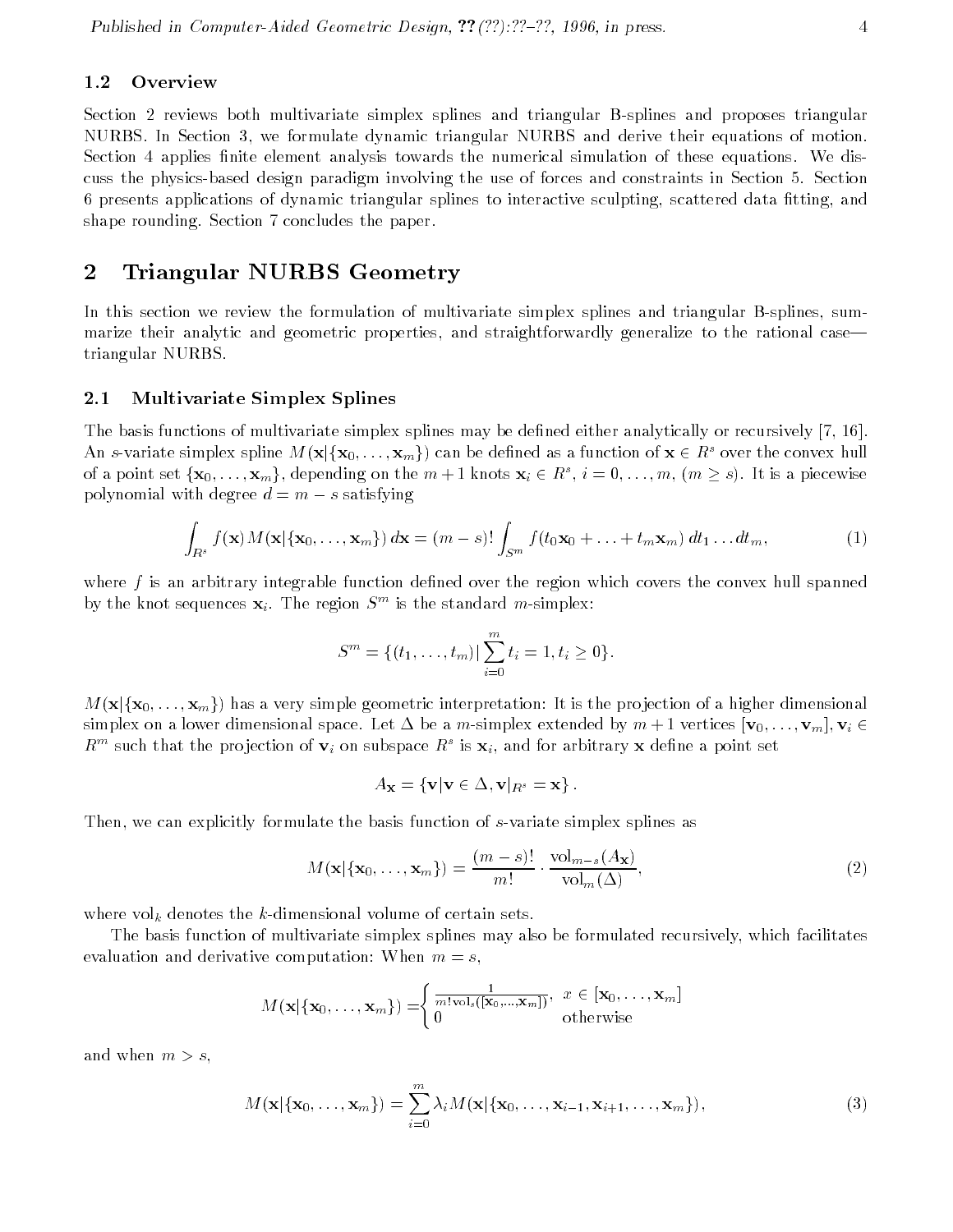

Figure 1: Knot vectors associated with each triangle in the domain triangulation.

where

$$
\sum_{i=0}^{m} \lambda_i = 1; \qquad \sum_{i=0}^{m} \lambda_i \mathbf{x}_i = \mathbf{x}.
$$

Note that when  $m = s$  the basis function is discontinuous along the boundary of the convex hull  $[\mathbf{x}_0, \ldots, \mathbf{x}_m]$ ; thus, the function value is not unique. Extra effort is therefore needed to deal with the boundary evaluation (see [9] for the concept of semi-open convex hull in the context of bivariate B-splines). Second, when  $m>s$ the barycentric coefficients are not unique. An efficient method frequently used in applications is to make at least  $m = s$  of the  $\alpha_i$  vanish, while the remaining ones are taken as positive barycentric coordinates to obtain stable and fast evaluation. Similarly, the directional derivative  $D_{\bf w}$  of multivariate simplex splines may be recursively formulated as

$$
D_{\mathbf{w}}M(\mathbf{x}|\{\mathbf{x}_0,\ldots,\mathbf{x}_m\})=\mathbf{w}^\top \nabla M=(m-s)\sum_{i=0}^m\mu_iM(x|\{\mathbf{x}_0,\ldots,\mathbf{x}_{i-1},\mathbf{x}_{i+1},\ldots,\mathbf{x}_m\}),\qquad(4)
$$

where it is a reference satisfying

$$
\sum_{i=0}^m \mu_i = 0; \qquad \sum_{i=0}^m \mu_i \mathbf{x}_i = \mathbf{w}.
$$

Again, these scalar coefficients are not unique. An efficient algorithm to evaluate derivatives is obtained by setting in the boundary in the contract of  $\mathcal{N}$  is defined in (3). We can assume that the contract of  $\mathcal{N}$ 

#### 2.2Triangular NURBS

The triangular B-spline is essentially a normalized simplex spline. Let  $T = {\Delta(i)=[\mathbf{r},\mathbf{s},\mathbf{t}]|\mathbf{i}=(i_0,i_1,i_2) \in \mathbf{r}}$  $Z_{+}^{3}$  be an arbitrary triangulation of the planar parametric domain, where  $i_{0},\ i_{1},$  and  $i_{2}$  denote indices of  $r$ , s, and t in the vertex array of the triangulation, respectively. For each vertex  $v$  in the triangulated domain, we then assign a knot sequence (also called a cloud of knots)  $[\mathbf{v} = \mathbf{v}_0, \mathbf{v}_1, \ldots, \mathbf{v}_n]$  (which are inside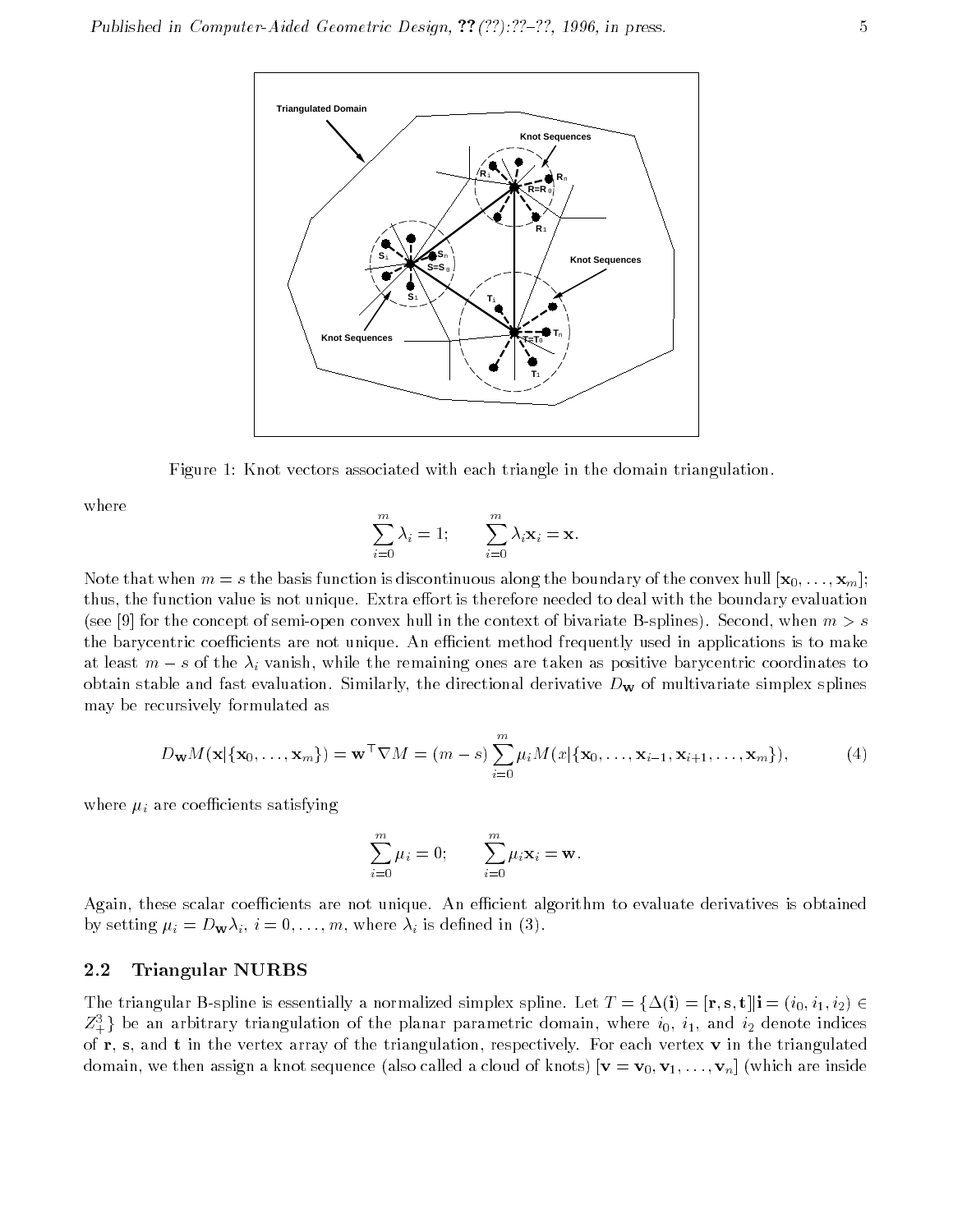the shaded circles in Fig. 1). Next, we define a convex hull

$$
V_{\mathbf{i},\beta}=\{\mathbf{r}_0,\ldots,\mathbf{r}_{\beta_0},\mathbf{s}_0,\ldots,\mathbf{s}_{\beta_1},\mathbf{t}_0,\ldots,\mathbf{t}_{\beta_2}\},
$$

where subscript **i** is a triangle index and  $\beta = (\beta_0, \beta_1, \beta_2)$  is a triplet such that  $|\beta| = \beta_0 + \beta_1 + \beta_2 = n$ . The bivariate simplex spline  $M(\mathbf{u}|V_{\mathbf{i},\beta})$  with degree *n* over  $V_{\mathbf{i},\beta}$  can be defined recursively (see [7] for the details), where  $\mathbf{u} = (u, v)$  defines the triangulated parametric domain of the surface. We then define a bivariate B-spline basis function as

$$
N_{\mathbf{i},\beta}(\mathbf{u}) = |d(\mathbf{r}_{\beta_0}, \mathbf{s}_{\beta_1}, \mathbf{t}_{\beta_2})| M(\mathbf{u}|V_{\mathbf{i},\beta}),
$$
\n(5)

where  $|d(\mathbf{r}_{\beta_0},\mathbf{s}_{\beta_1},\mathbf{t}_{\beta_2})|$  is twice the area of  $\Delta(\mathbf{r}_{\beta_0},\mathbf{s}_{\beta_1},\mathbf{t}_{\beta_2})$ . Like the ordinary tensor-product B-spline, a triangular B-spline surface of degree n over arbitrary triangulated domain is the combination of a set of basis functions with control points  $\mathbf{p}_{i,\beta}$ :

$$
\mathbf{s}(\mathbf{u}) = \sum_{\mathbf{i}} \sum_{|\beta|=n} \mathbf{p}_{\mathbf{i},\beta} N_{\mathbf{i},\beta}(\mathbf{u}). \tag{6}
$$

Generalizing (6) by associating a weight  $w_{1,\beta}$  with each control point, we define triangular NURBS as the combination of a set of piecewise rational functions:

$$
\mathbf{s}(\mathbf{u}) = \frac{\sum_{\mathbf{i}} \sum_{|\beta|=n} \mathbf{p}_{\mathbf{i},\beta} w_{\mathbf{i},\beta} N_{\mathbf{i},\beta}(\mathbf{u})}{\sum_{\mathbf{i}} \sum_{|\beta|=n} w_{\mathbf{i},\beta} N_{\mathbf{i},\beta}(\mathbf{u})}.
$$
(7)

#### 2.3Properties

Like non-rational B-splines, the rational nonnegative basis functions of triangular NURBS sum to unity. They inherit many of the properties of non-rational B-splines, such as the convex hull property, local support, affine invariance, and form a common representation for any piecewise polynomial  $[7, 25, 9, 12]$ . Moreover, they have some additional properties:

- $\bullet$  Triangular NURBS and their rational basis functions are infinitely smooth in the interior of nonoverlapping sub-triangles formed by the knot nets, provided the denominator is nonzero. At the boundary of sub-triangles, they are  $C^{n-1}$  continuous if the knots are in general position. The designer can obtain different smoothness conditions by varying the knot arrangement.
- $\bullet$  Iriangular NURBS include weights as extra degrees of freedom which influence local shape. If a particular weight is zero, then the corresponding rational basis function is also zero and its control point does not effect the NURBS shape. The spline is "attracted" toward a control point more if the corresponding weight is increased and less if the weight is decreased.

Shape design based on triangular NURBS includes the specication of a domain triangulation, knot sequences, and a control polygon to generate an initial shape. The initial shape is then refined into the final desired shape through interactive adjustment of control points, weights, and knots. The availability of weights as additional degrees of freedom expands the geometric coverage of triangular NURBS. In contrast to the case of regular NURBS, however, the special analytic shapes that can be represented precisely by triangular NURBS remains an open question. Because of the irregularity of the triangulation vertices and knot sequences, the shape refinement process is ad hoc and it can become extremely tedious. Hence, the considerable geometric flexibility of triangular NURBS can thwart the conventional geometric design approach. To improve matters, we propose a physics-based triangular NURBS model.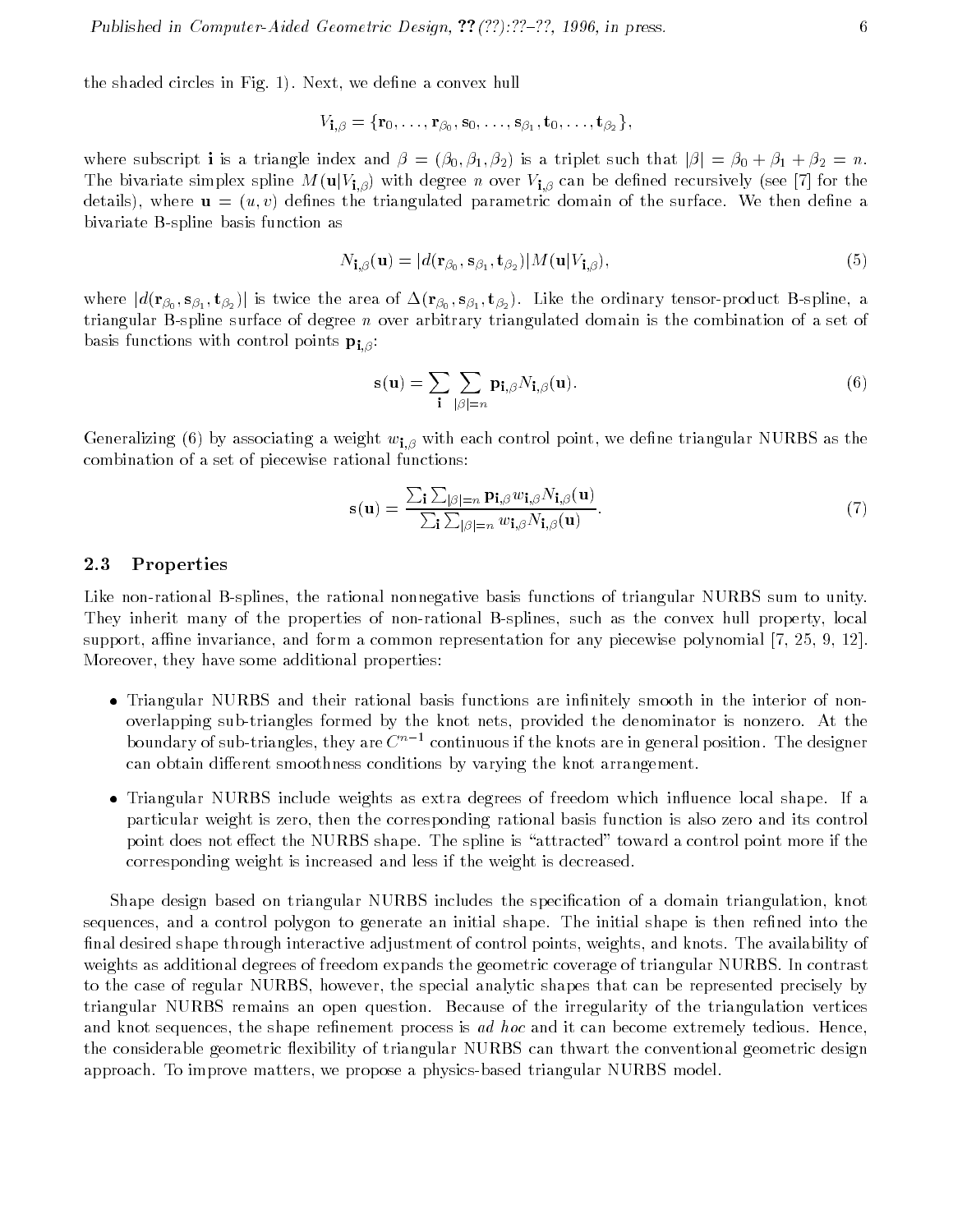## 3 Physics-Based Triangular NURBS

In this section, we formulate a dynamic model based on triangular NURBS. The control points and weights of the geometric model of section 2 become generalized (physical) coordinates in the dynamic model. We derive the Jacobian and basis function matrices that lead to compact expressions for the velocity and position functions of the surface. We introduce time, mass, and deformation energy into the triangular NURBS formulation and employ Lagrangian dynamics to derive the equations of motion of the physicsbased model.

#### 3.1Geometry and Kinematics

The dynamic triangular NURBS extend the geometric triangular NURBS in (7) by explicitly incorporating time and physical behavior. The surface is a function of both the parametric variable  $\bf{u}$  and time t:

$$
\mathbf{s}(\mathbf{u},t) = \frac{\sum_{\mathbf{i}} \sum_{|\beta|=n} \mathbf{p}_{\mathbf{i},\beta}(t) w_{\mathbf{i},\beta}(t) N_{\mathbf{i},\beta}(\mathbf{u})}{\sum_{\mathbf{i}} \sum_{|\beta|=n} w_{\mathbf{i},\beta}(t) N_{\mathbf{i},\beta}(\mathbf{u})}.
$$
(8)

To simplify notation, we define the vector of generalized coordinates (control points)  ${\bf p_{i,\beta}}$  and (weights)  $w_{\mathbf{i}.\beta}$  as

$$
\mathbf{p}=[\ldots,\mathbf{p}_{\mathbf{i},\beta}^\top,w_{\mathbf{i},\beta},\ldots]^\top.
$$

We then express (8) as  $\mathbf{s}(\mathbf{u},\mathbf{p})$  in order to emphasize its dependence on p whose components are functions of time.

Thus, the velocity of the dynamic triangular NURBS is

$$
\dot{\mathbf{s}}(\mathbf{u}, \mathbf{p}) = \mathbf{J}\dot{\mathbf{p}},\tag{9}
$$

where the overstruck dot denotes a time derivative and the Jacobian matrix  $J(u, p)$  is the concatenation of the vectors  $\partial s/\partial p_{i,\beta}$  and  $\partial s/\partial w_{i,\beta}$ . Assuming m triangles in the parametric domain,  $\beta$  traverses  $k=$  $(n+2)!/(n!2!)$  possible triplets whose components sum to n. Because s is a 3-vector and p is an  $M = 4mk$ dimensional vector, **J** is a 3  $\times$  *M* matrix, which may be written as

$$
\mathbf{J} = \begin{bmatrix} R_{\mathbf{i},\beta} & 0 & 0 \\ 0 & R_{\mathbf{i},\beta} & 0 \\ 0 & 0 & R_{\mathbf{i},\beta} \end{bmatrix}, \mathbf{w}_{\mathbf{i},\beta}, \ldots \right]
$$
(10)

where

$$
R_{\mathbf{i},\beta}(\mathbf{u},\mathbf{p}) = \frac{\partial \mathbf{s}_x}{\partial \mathbf{p}_{\mathbf{i},\beta,x}} = \frac{\partial \mathbf{s}_y}{\partial \mathbf{p}_{\mathbf{i},\beta,y}} = \frac{\partial \mathbf{s}_z}{\partial \mathbf{p}_{\mathbf{i},\beta,z}} = \frac{w_{\mathbf{i},\beta} N_{\mathbf{i},\beta}(\mathbf{u})}{\sum_{\mathbf{j}} \sum_{|\alpha|=n} w_{\mathbf{j},\alpha} N_{\mathbf{j},\alpha}(\mathbf{u})}
$$

and

$$
\mathbf{w_{i,\beta}}(\mathbf{u},\mathbf{p}) = \frac{\partial \mathbf{s}}{\partial w_{\mathbf{i},\beta}} = \frac{(\mathbf{p_{i,\beta}} - \mathbf{s})N_{\mathbf{i},\beta}(\mathbf{u})}{\sum_{\mathbf{j}}\sum_{|\alpha|=n}w_{\mathbf{j},\alpha}N_{\mathbf{j},\alpha}(\mathbf{u})}
$$

The subscripts x, y, and z denote derivatives of the components of a 3-vector. Moreover, we can express the surface as the product of the Jacobian matrix and the generalized coordinate vector:

$$
\mathbf{s}(\mathbf{u}, \mathbf{p}) = \mathbf{J}\mathbf{p}.\tag{11}
$$

The proof of (11) is the same as that for D-NURBS in [28].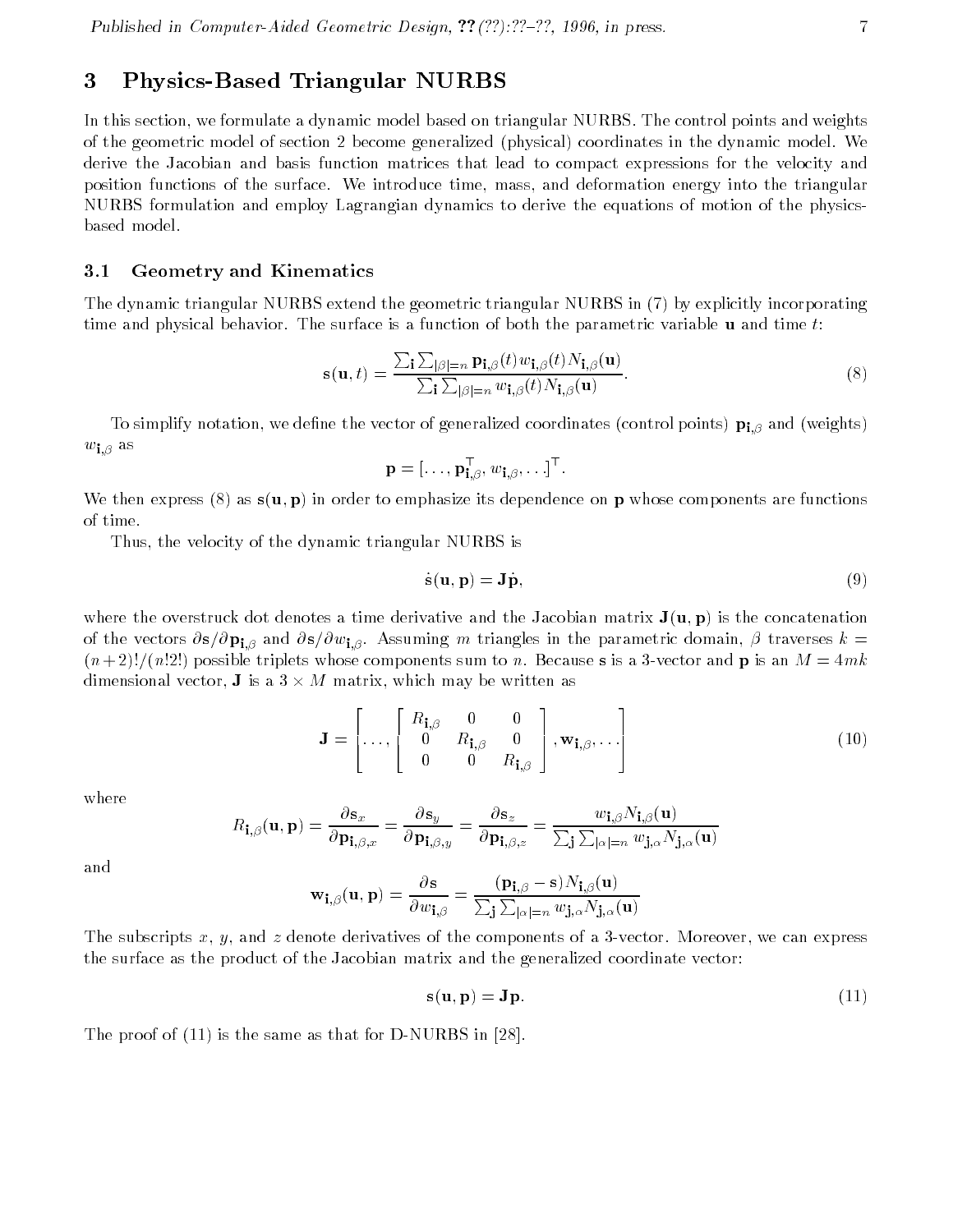#### 3.1.1Lagrange Equations of Motion

We derive the equations of motion of our dynamic triangular NURBS by applying Lagrangian dynamics [10]. We express the kinetic energy due to a prescribed mass distribution function  $\mu(u, v)$  over the parametric domain of the surface and a dissipation energy due to a damping density function  $\gamma(u, v)$ . To define an elastic potential energy, we adopt the *thin-plate under tension* energy model [26, 4, 30]

$$
U = \frac{1}{2} \iint \left( \alpha_{1,1} \mathbf{s}_u^2 + \alpha_{2,2} \mathbf{s}_v^2 + \beta_{1,1} \mathbf{s}_{uu}^2 + \beta_{1,2} \mathbf{s}_{uv}^2 + \beta_{2,2} \mathbf{s}_{vv}^2 \right) du dv.
$$

The subscripts on <sup>s</sup> denote parametric partial derivatives. The i;j (u; v) and i;j(u; v) are elasticity functions which control tension and rigidity, respectively. Other energies are applicable, including, at greater computational cost, the nonquadratic, curvature-based energies in [27, 18]. Applying the Lagrangian formulation, we obtain the second-order nonlinear equations of motion

$$
\mathbf{M}\ddot{\mathbf{p}} + \mathbf{D}\dot{\mathbf{p}} + \mathbf{K}\mathbf{p} = \mathbf{f}_p + \mathbf{g}_p,\tag{12}
$$

where the mass matrix is

$$
\mathbf{M}(\mathbf{p}) = \iint \mu \mathbf{J}^\top \mathbf{J} \, du \, dv,
$$

the damping matrix is

$$
\mathbf{D}(\mathbf{p}) = \iint \gamma \mathbf{J}^\top \mathbf{J} \, du \, dv,
$$

and the stiffness matrix is

$$
\mathbf{K}(\mathbf{p}) = \iint (\alpha_{1,1}\mathbf{J}_u^{\top}\mathbf{J}_u + \alpha_{2,2}\mathbf{J}_v^{\top}\mathbf{J}_v + \beta_{1,1}\mathbf{J}_u^{\top}\mathbf{J}_{uu} + \beta_{1,2}\mathbf{J}_u^{\top}\mathbf{J}_{uv} + \beta_{2,2}\mathbf{J}_v^{\top}\mathbf{J}_{vv}) du dv.
$$

All are  $M$   $\times$   $M$  matrices. The generalized forces on generalized coordinates due to the applied force distribution  $f(u, v, t)$  is

$$
\mathbf{f}_p(\mathbf{p}) = \iint \mathbf{J}^\top \mathbf{f}(u, v, t) \, du \, dv.
$$

Because of the geometric nonlinearity, the generalized inertial forces

$$
\mathbf{g}_p(\mathbf{p}) = -\iint \mu \mathbf{J}^\top \dot{\mathbf{J}} \dot{\mathbf{p}} \, du \, dv
$$

appear in the equations of motion. The derivation of (12) proceeds as for D-NURBS (see [28] for the details).

### 4 Finite Element Implementation

The evolution of the generalized coordinates  $p(t)$ , determined by (12) with time-varying matrices, cannot be solved analytically in general. Instead, we pursue an efficient numerical implementation using finiteelement techniques [14]. Standard finite element codes explicitly assemble the global matrices that appear in the discrete equations of motion [14]. This approach would be too expensive for interactive performance. We use an iterative matrix solver to avoid the cost of assembling the global matrices  $M, D$ , and  $K$ , working instead with the individual element matrices. We construct finite element data structures that permit the parallel computation of the element matrices. The remainder of this section provides the details of our numerical implementation.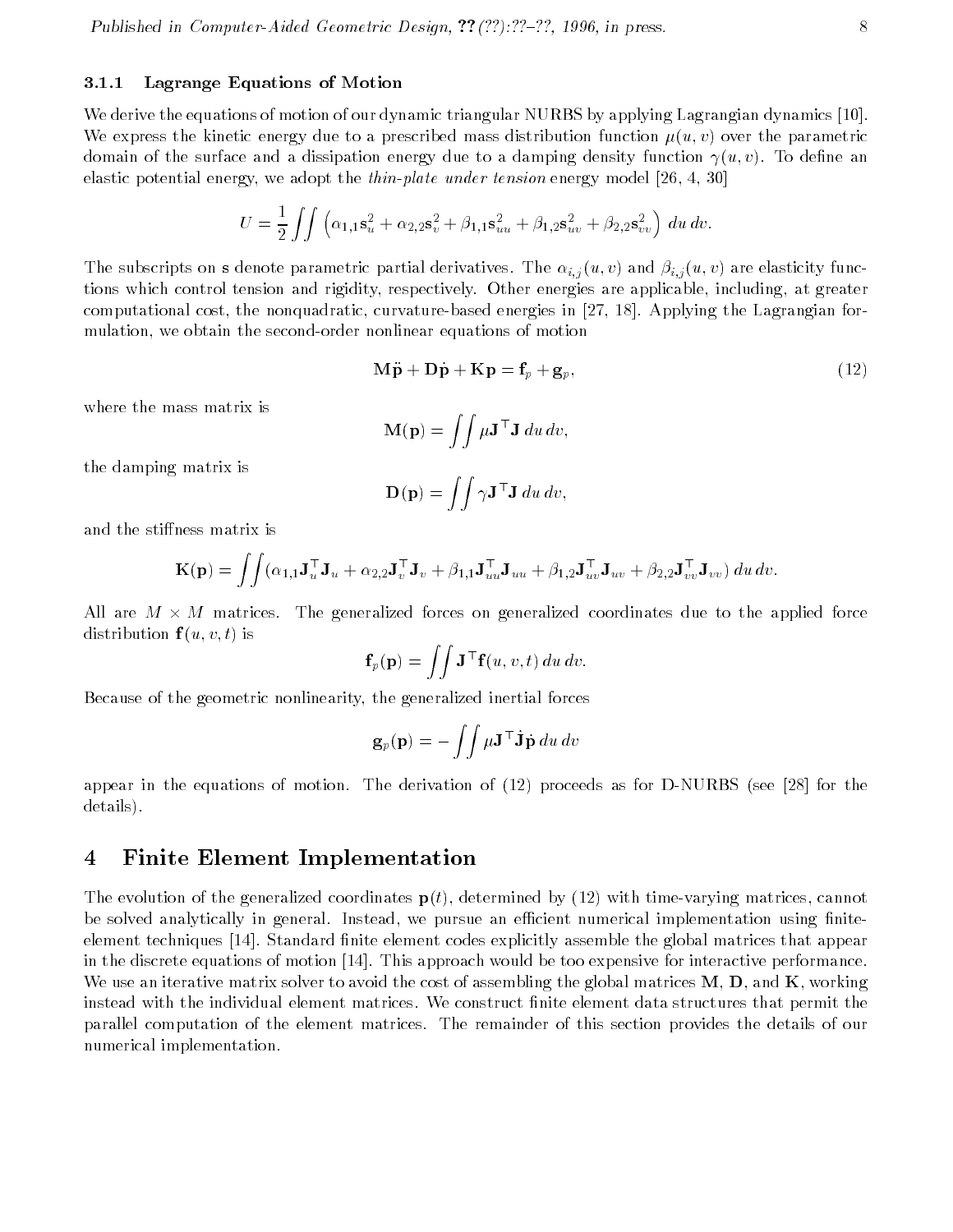#### 4.1Discrete Dynamics Equations

To integrate (12) in an interactive modeling system, it is important to provide the designer with visual feedback about the evolving state of the dynamic model. Rather than using costly time integration methods that take the largest possible time steps, it is more crucial to support a smooth animation by maintaining the continuity of the dynamics from one step to the next. Hence, less costly yet stable time integration methods that take modest time steps are desirable.

The state of the dynamic triangular NURBS at time  $t+\Delta t$  is integrated using prior states at time  $t$  and  $t - \Delta t$ . To maintain the stability of the integration scheme, we use an implicit time integration method, which employs discrete derivatives of  $\bf{p}$  using backward differences

$$
\ddot{\mathbf{p}}^{(t+\Delta t)} \approx (\mathbf{p}^{(t+\Delta t)} - 2\mathbf{p}^{(t)} + \mathbf{p}^{(t-\Delta t)})/\Delta t^2
$$

and

$$
\dot{\mathbf{p}}^{(t+\Delta t)} \approx (\mathbf{p}^{(t+\Delta t)} - \mathbf{p}^{(t-\Delta t)})/2\Delta t.
$$

We obtain the time integration formula

$$
(2\mathbf{M} + \Delta t \mathbf{D} + 2\Delta t^2 \mathbf{K}) \mathbf{p}^{(t+\Delta t)} = 2\Delta t^2 (\mathbf{f}_p + \mathbf{g}_p) + 4\mathbf{M} \mathbf{p}^{(t)} - (2\mathbf{M} - \Delta t \mathbf{D}) \mathbf{p}^{(t-\Delta t)},
$$
(13)

where the superscripts denote evaluation of the quantities at the indicated times. The matrices and forces are evaluated at time t. We employ the conjugate gradient method [21] to obtain an iterative solution for  $p^{(t+\Delta t)}$  at each time step. To achieve interactive simulation rates, we limit the number of conjugate gradient iterations per time step to 10. More than 2 iterations tend to be necessary when the physical parameters are changed signicantly during the numerical simulation. Hence, it is possible to achieve interactive simulation rates on common graphics workstations. We have observed that quadratic and cubic surfaces with about 100 control points may be simulated at real-time interactive rates.

It is possible to make simplications that further reduce the computational expense of (13), making it practical to work with larger triangular NURBS surfaces. First, it is seldom necessary to simulate the fully general triangular NURBS model throughout an entire sculpting session. Once we freeze the values of the weights, all of the matrices in (12) are constant and their entries need no longer be recomputed at each time step. Interactive rates are readily obtained for surfaces with up to an order of magnitude more degrees of freedom with this restricted rational generalization of the triangular B-splines. Moreover, triangular NURBS reduce to dynamic B-splines if all the frozen weights are set equal to 1. Second, although (12) will generate realistic dynamics for physics-based graphics animation, in certain CAGD applications where the designer is interested only in the final equilibrium configuration of the model, we can simplify (12) by setting the mass density function  $\mu(u, v)$  to zero, so that the inertial terms vanish. This economizes on storage and makes the algorithm more efficient. With zero mass density,  $(12)$  reduces to

$$
\mathbf{D}\dot{\mathbf{p}} + \mathbf{K}\mathbf{p} = \mathbf{f}_p. \tag{14}
$$

Discretizing the derivatives of  $\bf{p}$  in (14) with backward differences, we obtain the integration formula

$$
(\mathbf{D} + \Delta t \mathbf{K}) \mathbf{p}^{(t + \Delta t)} = \Delta t \mathbf{f}_p + \mathbf{D} \mathbf{p}^{(t)}.
$$
\n(15)

#### 4.2Element Data Structure

We construct triangular finite element data structures that permit the parallel computation of the element matrices. Fig. 2 illustrates a typical triangular spline finite element, along with its local degrees of freedom. Note that, the degrees of freedom of this finite element consist of all control points and weights whose basis functions are non-zero over the current triangle in the parametric domain. Also, the weights are not explicitly provided in Fig. 2. Because of the irregular knot distribution of triangular splines, we do not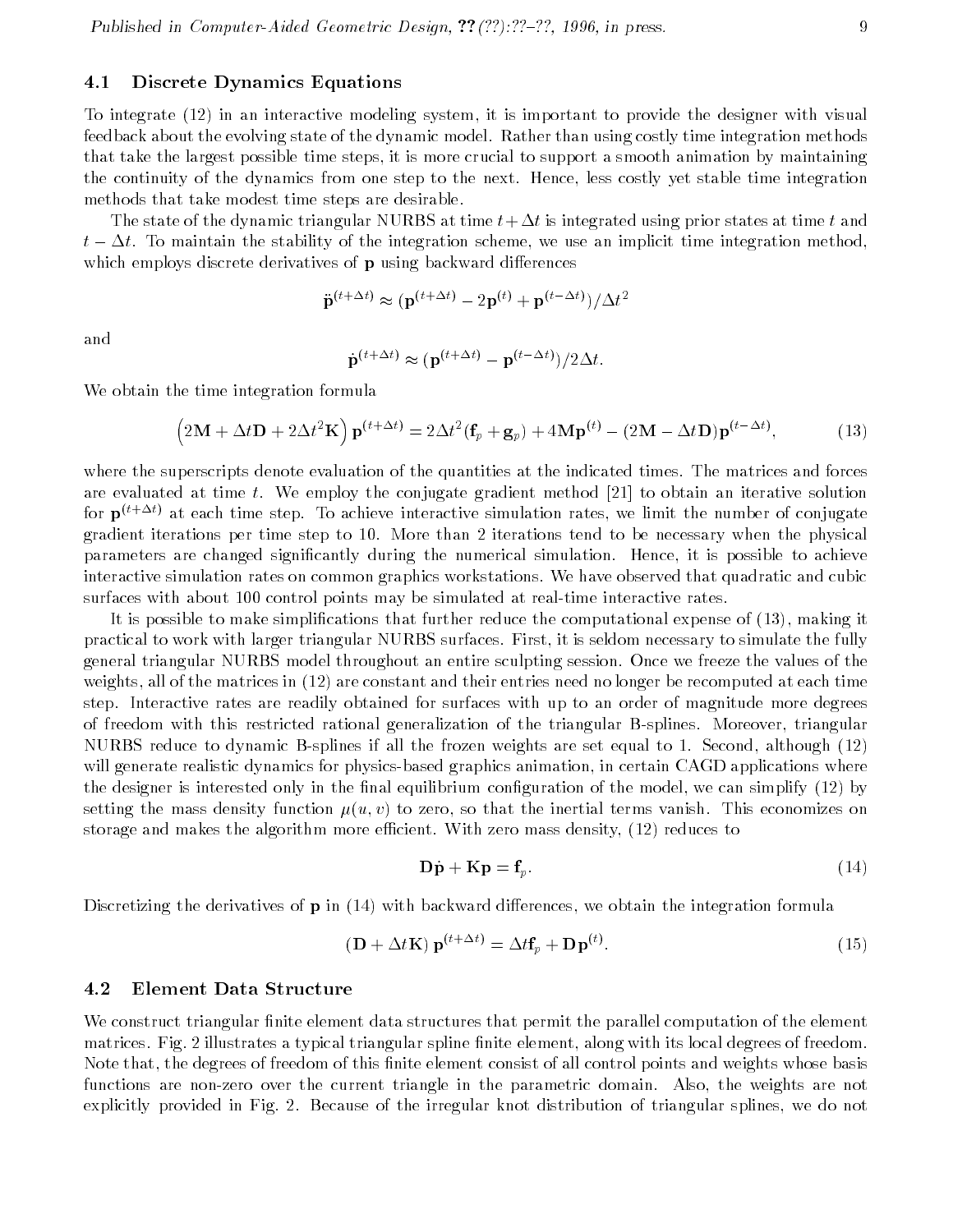

Figure 2: One finite element and its degrees of freedom of a triangular NURBS surface.

display all the degrees of freedom for this finite element; only 10 indexed control points are shown in Fig. 2.

We define an element data structure which contains the geometric specification of the triangular patch element along with its physical properties. In each element, we allocate an elemental mass, damping, and stiffness matrix, and include the physical quantities—the mass  $\mu(u, v)$ , damping  $\gamma(u, v)$ , and elasticity i; j (u; v),  $\{u_i\}$  (u; v) density functions. A complete dynamic triangular NURBS model then consistent of an ordered array of elements with additional information. The element structure includes pointers to appropriate components of the global vector of generalized coordinates <sup>p</sup> (control points and weights). Neighboring elements will share some generalized coordinates.

#### 4.3Calculation of Element Matrices

The integral expressions for the mass, damping, and stiffness matrices associated with each element are evaluated numerically using Gaussian quadrature [21]. We explain the computation of the element mass matrix; the computation of the damping and stiffness matrices follow suit. The expression for entry  $m_{ii}$ of the element mass matrix takes the integral form

$$
m_{ij} = \iint_{\Delta(\mathbf{r}, \mathbf{s}, \mathbf{t})} \mu(u, v) f_{ij}(u, v) \, du \, dv,
$$

where  $\Delta(\mathbf{r}, \mathbf{s}, \mathbf{t})$ , is the parametric domain of the element. Given integers  $N_g$ , we can find Gauss weights ag and abscissas ug and vg in the two parametric directions such that mij can be approximated by

$$
m_{ij} \approx \sum_{g=1}^{N_g} a_g \mu(u_g, v_g) f_{ij}(u_g, v_g).
$$

We apply the recursive algorithm of multivariate simplex spling [16] to evaluate fiji(ug). In our implementation we choose Ng to be 7 for quadratic and cubic triangular splines.

Note that because of the irregular knot distribution, the integrands  $f_{ij}$ 's may vanish over subregions of  $\Delta({\bf r,s,t})$  . We can minimize numerical quadrature error by further subdividing the  $\Delta({\bf r,s,t})$  . We subdivide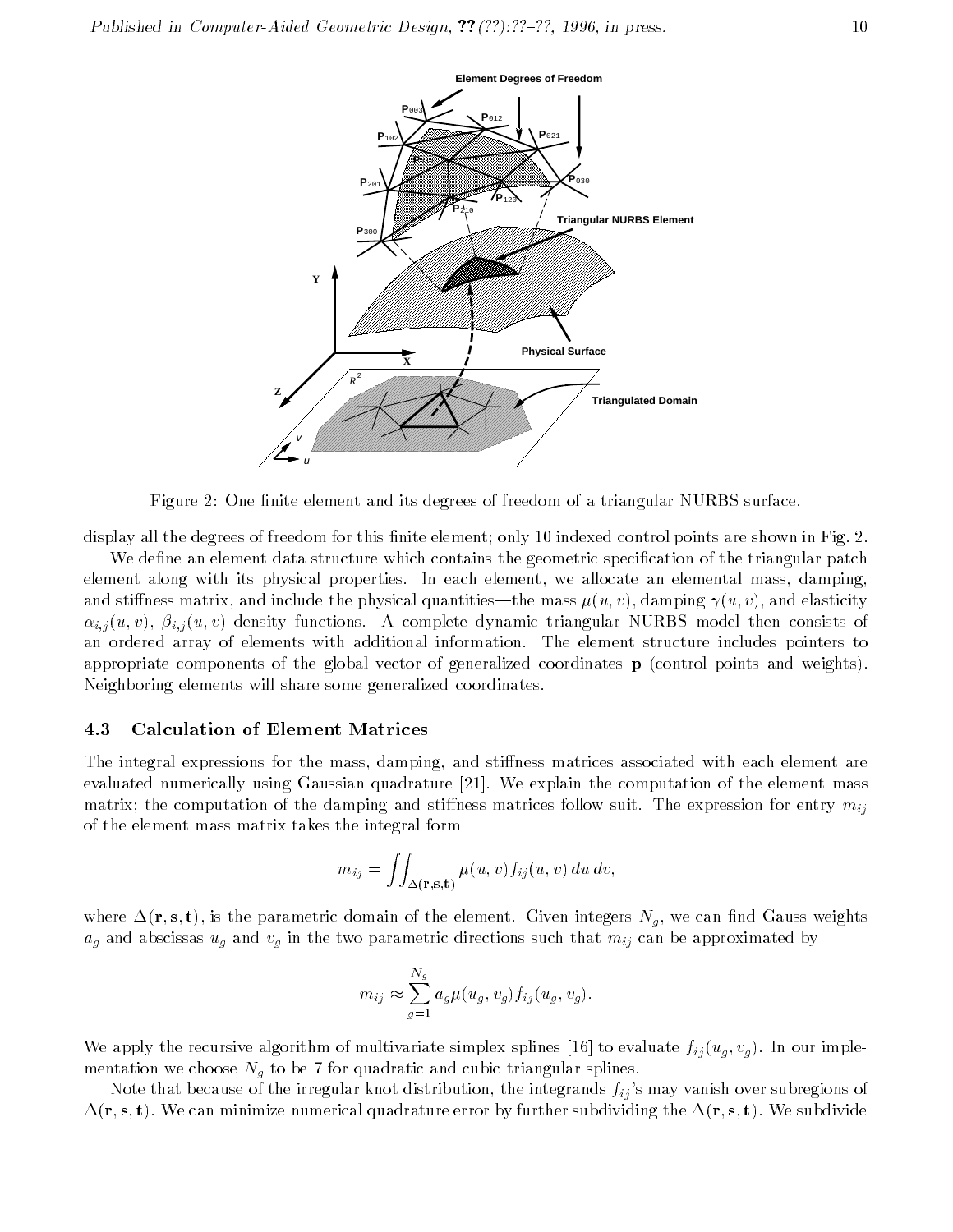

Figure 3: Nine subtriangles for numerical quadrature.

a triangular into 9 subtriangles as shown in Fig. 3 and observe that matrices computed according to this subdivision lead to stable, convergent solutions. Alternatively, a more precise albeit expensive approach is to convert a triangular B-spline into piecewise Bezier surfaces defined on a *finer* triangulation with extra knot lines (Fig. 4 illustrates the quadratic case). Note that Fig. 4 shows only a subset of the finer triangulation comprising the intersection of knot lines. The *complete* finer triangulation can be obtained by adding extra edges  $[9]$  into Fig. 4. This subdivision scheme yields about  $10 - 100$  subtriangles per parametric domain triangle for cubics and quadratics.

### 5 Dynamic Interaction

The physics-based shape design approach allows modeling requirements to be expressed and satisfied through the use of energies, forces, and constraints. The designer may apply time-varying forces to sculpt shapes interactively or to optimally approximate data. Certain aesthetic constraints (such as "fairness") are expressible in terms of elastic energies that give rise to specific stiffness matrices  $\bf{K}$ . Other constraints include position or normal specification at surface points and continuity requirements between adjacent patches. By building the dynamic model upon the triangular NURBS geometry, we allow the designer to continue to use the repertoire of advanced geometric tools that have become prevalent, among them, the imposition of geometric constraints that the final shape must satisfy. Our physics-based shape design approach [28, 23, 22] which utilizes energies, forces, and constraints has proven to be simpler and more intuitive than conventional geometric design methods (e.g., the manipulation and adjustment of control points and weights). This approach is even more attractive for triangular NURBS, because of the complexity and irregularity of their control point and knot vectors.

#### 5.1Force Tools

Sculpting tools may be implemented as applied forces. The force distribution  $f(u, v, t)$  represents the net effect of all applied forces. Typical force functions are spring forces, repulsion forces, gravitational forces, inflation forces, etc. [27]. Consider connecting a material point  $(u_0, v_0)$  of a dynamic triangular NURBS surface to a point  $\mathbf{d}_0$  in space with an ideal Hookean spring of stiffness k. The net applied spring force is

$$
\mathbf{f}(u,v,t) = \iint k(\mathbf{d}_0 - \mathbf{s}(u,v,t)) \delta(u - u_0, v - v_0) du dv,
$$
\n(16)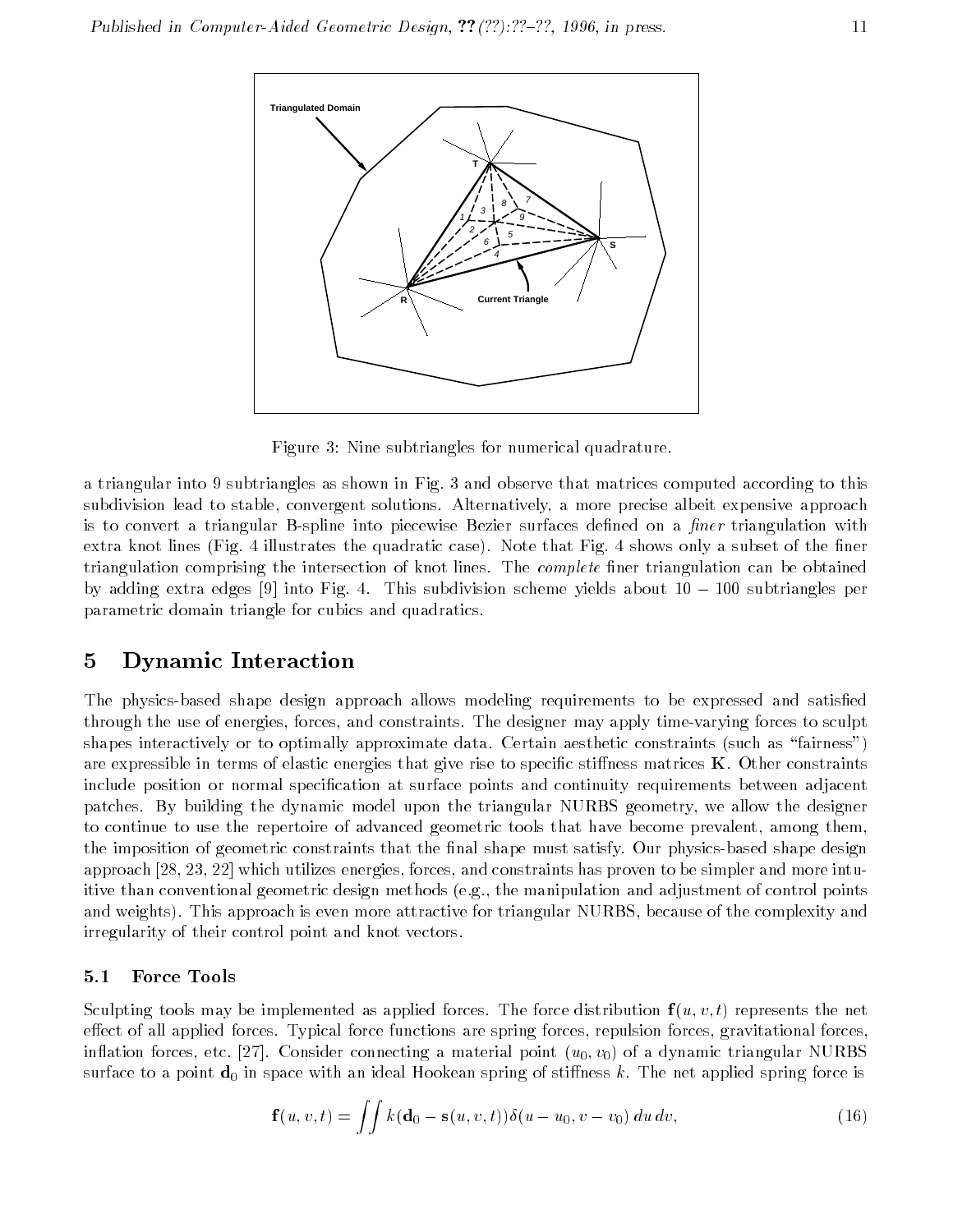

Figure 4: Finer triangulation due to intersection of knot lines (see text).

where the  $\delta$  is the unit delta function. Equation (16) implies that  $f(u_0, v_0, t) = k(d_0 - s(u_0, v_0, t))$  and vanishes elsewhere on the surface, but we can generalize it by replacing the  $\delta$  function with a smooth kernel (e.g., a unit Gaussian) to spread the applied force over a greater portion of the surface. In general, the points  $(u_0, v_0)$  and  $\mathbf{d}_0$  need not be constant. We can control either or both using a mouse to obtain an interactive spring force. More advanced force tools are readily implemented to intuitively manipulate geometrically intrinsic quantities such as normal and curvature anywhere on the surface.

#### 5.2Constraints

In practical applications, design requirements may be posed as a set of physical parameters or as geometric constraints. Nonlinear constraints can be enforced through Lagrange multiplier techniques [17, 20]. This approach increases the number of degrees of freedom, hence the computational cost, by adding unknowns  $\lambda_i$ , known as Lagrange multipliers, which determine the magnitudes of the constraint forces. The augmented Lagrangian method [17] combines the Lagrange multipliers with the simpler penalty method. The Baumgarte stabilization method [2] solves constrained equations of motion through linear feedback control (see also [15, 28]). These techniques are appropriate for enforcing constraints on dynamic triangular NURBS.

Linear geometric constraints such as point, curve, and surface normal constraints can be easily incorporated into dynamic triangular NURBS by reducing the matrices and vectors in (12) to a minimal unconstrained set of generalized coordinates. For example, by confining all associated weights to be unity, we obtain dynamic triangular B-splines. Furthermore, we arrive at the *continuous net* [9], which is a special case of general triangular B-splines, by constraining respective control points along common boundaries of two adjacent triangles in parametric triangulation (Fig. 5). Linear constraints can be implemented by applying the same numerical solver on an unconstrained subset of p. See [28] for a detailed discussion on linear constraints.

Rational dynamic models have an interesting peculiarity due to the weights. While the control point components of **p** may take arbitrary finite values in  $\Re$ , negative weights may cause the denominator to vanish at some evaluation points, causing the matrices to diverge. Although not forbidden, negative weights are not useful. We enforce the positivity of weights at each simulation time step by simply projecting any weight value that has drifted below a small positive threshold back to this lower bound. Alternatively, we can give the designer the option of constraining the weights near certain desired target values using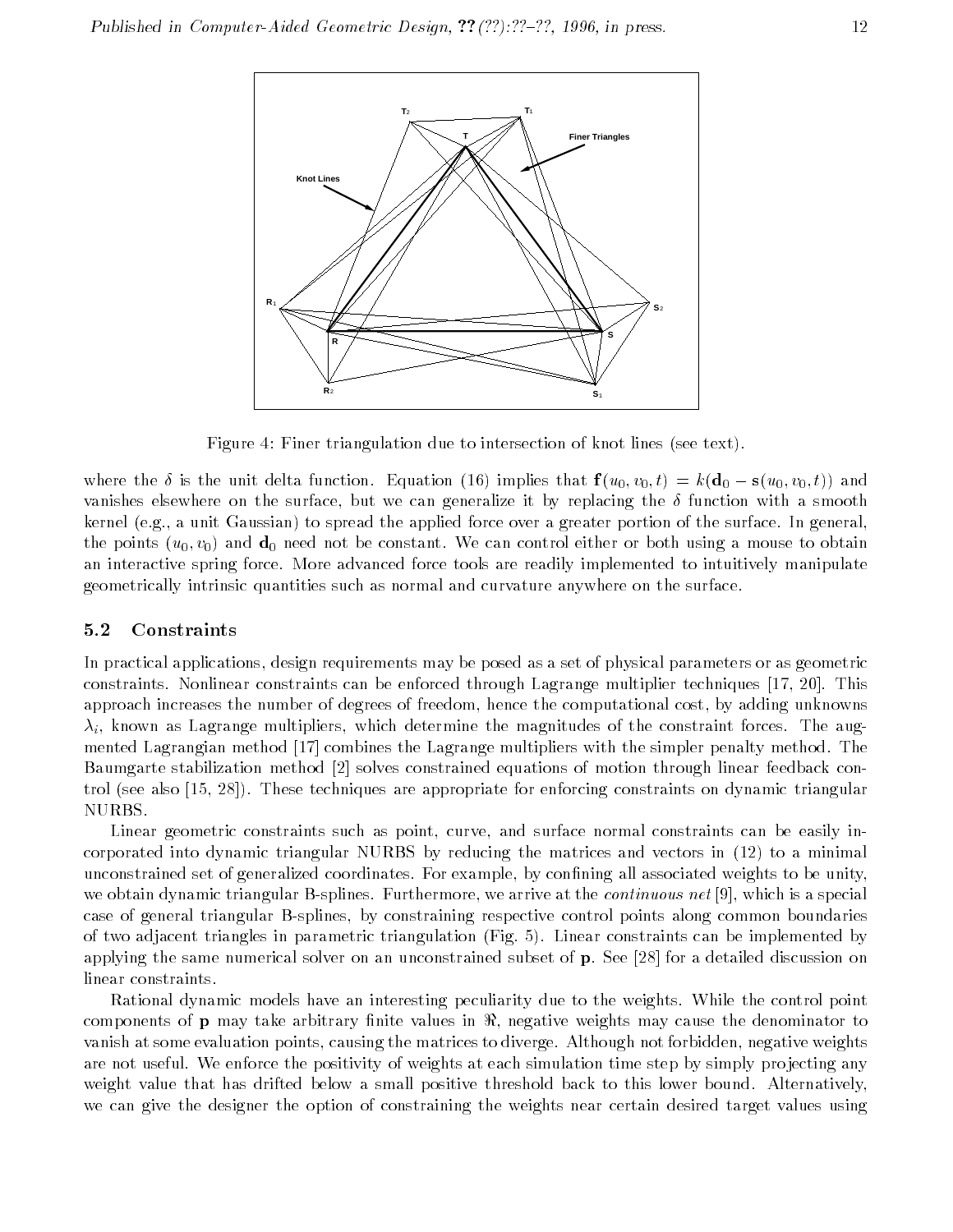

Figure 5: A constrained triangular B-Spline conguration: continuous net.

penalty methods [28].

### 6 Modeling Applications

We have developed prototype modeling software based on dynamic triangular B-splines (an advanced system based upon dynamic triangular NURBS is under construction). We have adopted the data structure, file, and rendering formats of existing geometric triangular B-spline software [9]. To implement the Lagrangian dynamics model on top of this software, we have had to implement a new algorithm for simultaneously evaluating non-zero basis functions and their derivatives up to second order at arbitrary domain points for finite element assembly and dynamic simulation. Our parallelized iterative numerical algorithm takes advantage of an SGI Iris 4D/380VGX shared memory multiprocessor.

In accordance with the physics-based paradigm, users can sculpt surface shapes by applying simulated forces. They can satisfy design requirements by adjusting the internal physical parameters such as the mass, damping, and stiffness densities, along with the force gain factors. In our prototype system, linear constraints such as the freezing of control points have been associated with physics-based toolkits. Local geometric constraints can be used to achieve real-time local manipulation for interactive sculpting of complex ob jects.

In the following sections we demonstrate applications of dynamic triangular B-splines to interactive sculpting, solid rounding, and scattered data fitting. Table 1 specifies the physical parameters used in the subsequent experiments. Fig. 6 illustrates the parametric domain triangulation of the various surfaces used in these experiments.

#### 6.1Rounding

The rounding operation is usually attempted geometrically by enforcing continuity requirements on the fillet which interpolates between two or more surfaces. By contrast, the dynamic triangular B-spline can produce a smooth llet by minimizing its internal deformation energy sub ject to position and normal constraints. The dynamic simulation automatically produces the desired final shape as it achieves static equilibrium.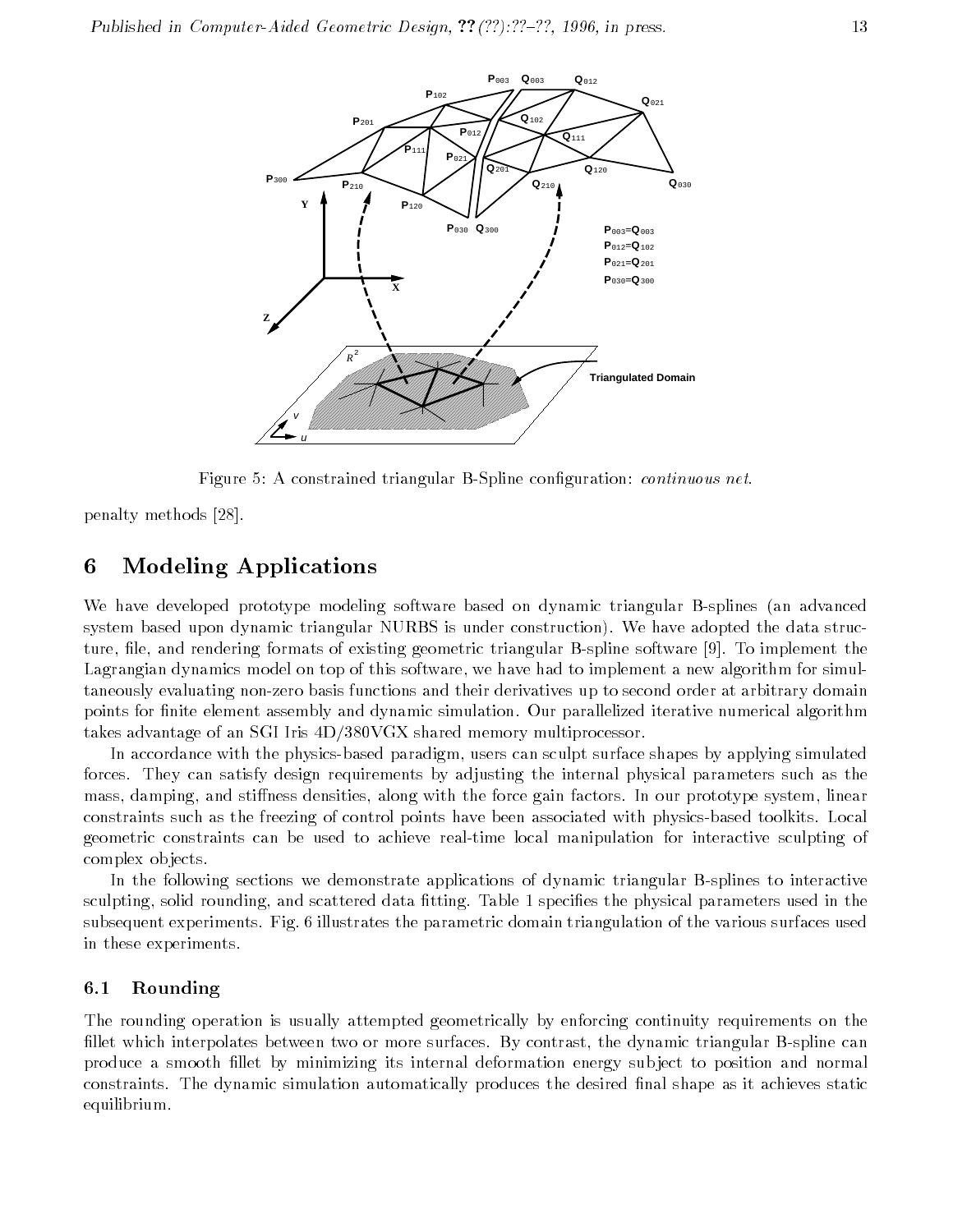| Applications                                                  | <b>Physical Parameters</b> |                             |                |                |               |               |               |            |          |
|---------------------------------------------------------------|----------------------------|-----------------------------|----------------|----------------|---------------|---------------|---------------|------------|----------|
|                                                               | μ                          | $\scriptstyle\mathtt{\sim}$ | $\alpha_{1,1}$ | $\alpha_{2,2}$ | $\beta_{1,1}$ | $\beta_{1,2}$ | $\beta_{2,2}$ | $\Delta t$ | $\kappa$ |
| Edge rounding                                                 | 0.0                        | 500.0                       | 1000.0         | 0.0            | 1.0           | 0.0           | 0.0           | 0.04       | 0.0      |
| Corner rounding                                               | 0.0                        | 50.0                        | 1000.0         | 1000.0-        | 10.0          | 10.0          | 10.0          | 0.04       | 0.0      |
| Bevel rounding                                                | 0.0                        | 25.0                        | 100.0          | 100.0          | 0.0           | 0.0           | 0.0           | 0.04       | 0.0      |
| Hill fitting                                                  | 0.0                        | 10.0                        | 0.0            | 0.0            | 10.0          | 10.0          | 10.0          | 0.04       | 1000.0   |
| Convex/Concave fitting                                        | 0.0                        | 5.0                         | 0.0            | 0.0            | 5.0           | 5.0           | 5.0           | 0.04       | 2000.0   |
| $\overline{\text{M}^{\text{}}\text{ountain}}$ /Valley fitting | 0.0                        | 25.0                        | 0.0            | 0.0            | 1.0           | 1.0           | 1.0           | 0.04       | 2000.0   |
| Quadratic object sculpting                                    | 5.0                        | 25.0                        | 10.0           | 10.0           | 1000.0        | 1000.0        | 1000.0        | 0.04       | 2000.0   |
| Cubic patch sculpting                                         | 5.0                        | $10.0\,$                    | 100.0          | 100.0          | 10.0          | 10.0          | 10.0          | 0.04       | 1000.0   |

Table 1: Physical parameters used in the examples. Parameter  $k$  denotes the stiffness of the spring force.



Figure 6: Domain triangulation of surfaces used in the examples (see text). (a) An edge. (b) A trihedral corner. (c) A bevel joint. (d) A pentagonal surface. (e) An open quadratic surface. (f) A cubic patch.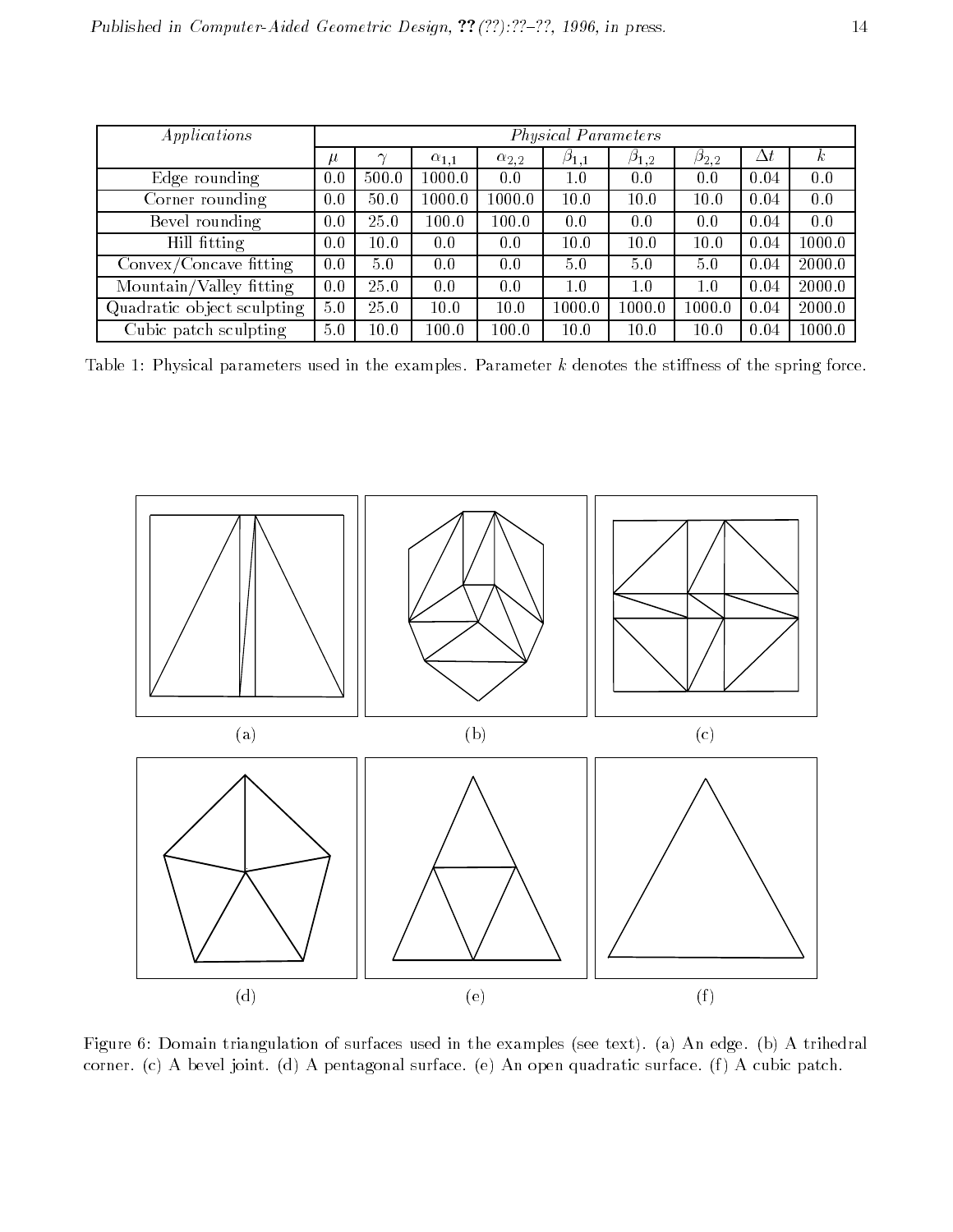

Figure 7: Rounding of an edge. (a) Initial wireframe ob ject. (b) Initial shaded ob ject. (c) Rounded ob ject.



Figure 8: Rounding of a trihedral corner. (a) Initial wireframe object. (b) Initial shaded object. (c) Rounded ob ject.

Fig. 7 demonstrates the rounding of a sharp edge represented by a quadratic triangular B-spline surface with 36 control points. The sharp edge can be represented exactly with multiple control points (note that a sharp edge can also be obtained with colinear knots). By restricting the control polygon to be a continuous net, we reduced the number of control points to 21. The initial wireframe and shaded shapes are shown in Fig. 7(a-b). After initiating the physical simulation, the sharp edges are rounded as the final shape equilibrates into the minimal energy state shown in Fig.  $7(c)$ .

Fig. 8 illustrates the rounding of a trihedral corner of a cube. The corner is represented using a quadratic triangular B-spline with 78 control points. The initial wireframe and shaded shapes are demonstrated in Fig. 8(a-b). The rounding operation is applied in the vicinity of three sharp edges. The sharp edges and corner are rounded with position and normal constraints along the far boundaries of the faces shown in Fig.  $8(c)$ .

Fig. 9 shows a rounding example involving a bevel joint. The bevel joint is a quadratic triangular B-spline with 108 control points. The initial right-angle joint and the final rounded shapes are shown in Fig.  $9(a-c)$ .

#### 6.2Scattered Data Fitting

A useful modeling technique generally known as scattered data fitting is based on fitting surfaces to unorganized point constraints. Interesting situations arise when there are fewer or more data points than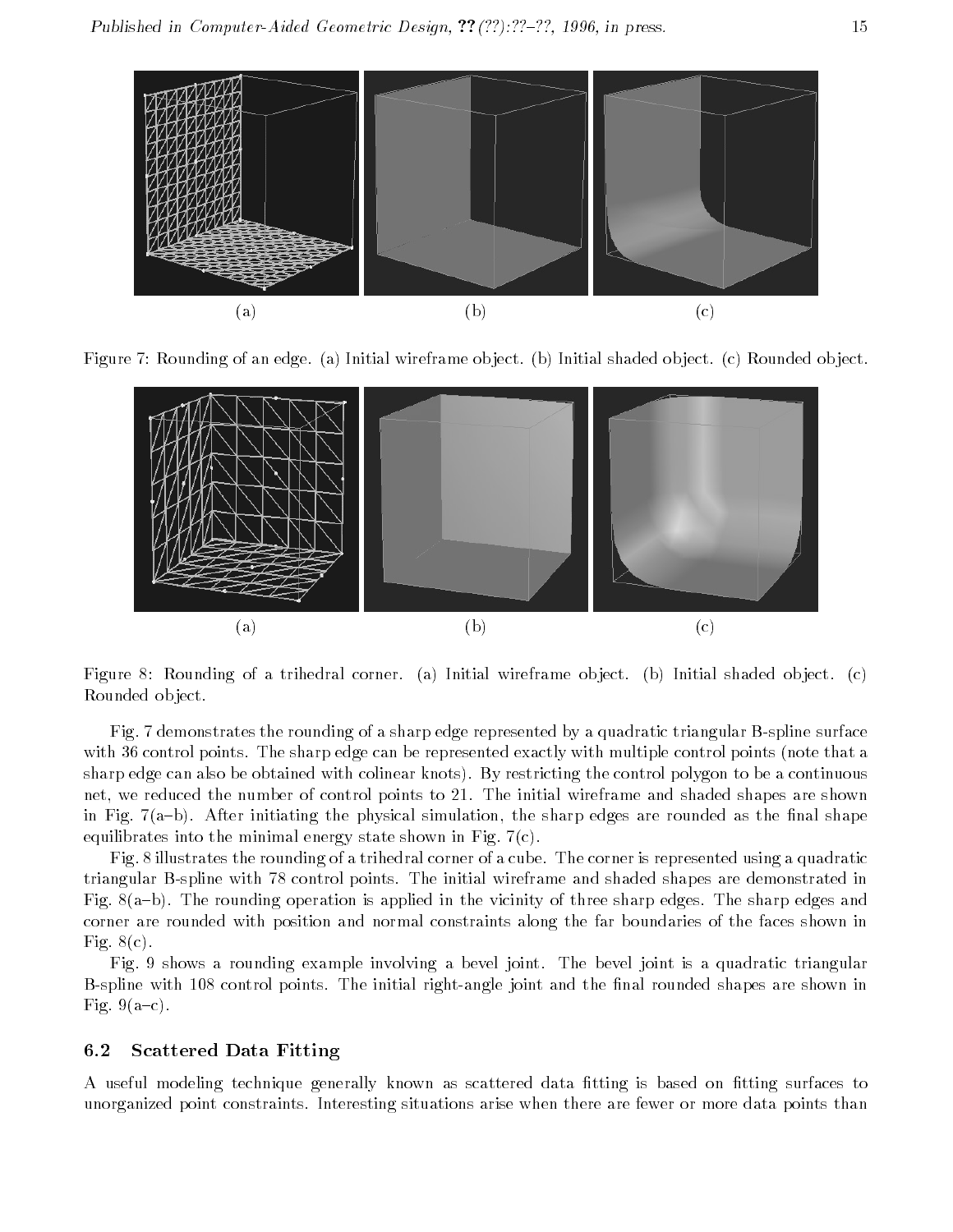

Figure 9: Rounding of a bevel joint. (a) Initial wireframe ob ject. (b) Initial shaded ob ject. (c) Rounded ob ject.

there are degrees of freedom in the model, leading to underconstrained or overconstrained fitting problems, respectively. The inclusion of an elastic energy in our dynamic surfaces makes them applicable to such problems.

The data interpolation problem is amenable to common constraint techniques [17]. Approximation can be achieved by physically coupling the dynamic triangular B-splines to the data through Hookean spring forces (16). We interpret  $\mathbf{d}_0$  in (16) as the data point (generally in  $\Re^3$ ) and  $(u_0, v_0)$  as the parametric coordinates associated with the data point (typically the nearest material point of the surface). The spring constant c determines the closeness of fit to the data point.

We present three examples of surface fitting using dynamic triangular B-spline surfaces coupled to data points through spring forces. The initial surface is a quadratic pentagon with 30 control points defined over the pentagonal domain. Three different sets of 6 data points are shown in Fig.  $10(a1-c1)$  along with the initial surfaces. The spring forces associated with the data points are applied to the nearest points on the surfaces. Note that the spring attachments shown in Fig.  $10(a1-c1)$  show the initial correspondence and are not fixed during the dynamic surface fitting process. Fig.  $10(a2-c2)$  show the final fitted surfaces.

#### 6.3Dynamic Interactive Sculpting

The physics-based modeling approach is ideal for the interactive sculpting of surfaces. Not only can the designer indirectly manipulate the surface by adjusting the degrees of freedom of the underlying geometry as is traditional in geometric modeling, but he can sculpt the dynamic surface directly, through the use of interactive sculpting tools in the form of simulated forces.

Fig. 11 illustrates four shapes sculpted using spring forces. The initial open surface is generated using a quadratic B-splines with 24 control points. Second, a cubic triangular planar patch with 10 control points shown in Fig. 12(a) was dynamically manipulated into the shape shown in Fig. 12(b).

### 7 Conclusion

We have proposed dynamic triangular NURBS, a new free-form shape model that marries the elegant geometry of rational multivariate simplex splines with physical dynamics. By using dynamic triangular NURBS, the designer can benet from arbitrary parametric domains, non-degeneracy for multi-sided surfaces, and other important features.

We have applied Lagrangian dynamics to derive the equations of motion of dynamic triangular NURBS and techniques from finite element analysis to reduce the equations to efficient numerical algorithms. Our physics-based model responds to applied simulated forces with natural and predictable dynamics, while the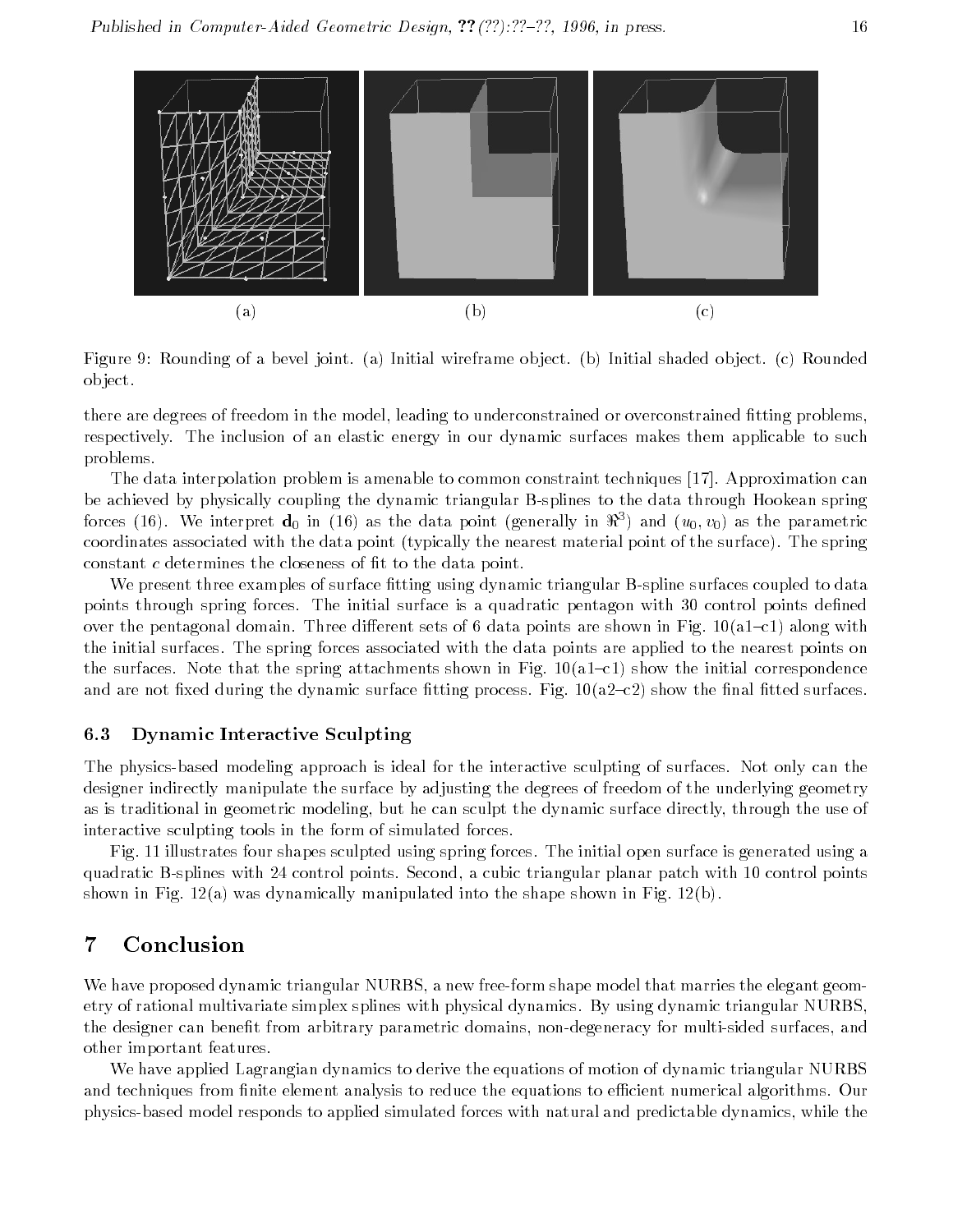

Figure 10: Fitting a pentagonal surface to three different sets of scattered data. Data points and initial surfaces  $(a1,b1,c1)$ . Final fitted surfaces  $(a2,b2,c2)$ .

underlying geometric parameters are determined automatically. Designers can employ force-based "tools" to manipulate the surface directly and interactively sculpt its shape. Additional control over the shape is available through the modication of physical parameters. Elastic energy functionals allow the qualitative imposition of fairness criteria through quantitative means. Linear or nonlinear constraints may be imposed either as hard constraints that must not be violated, or as soft constraints to be satisfied approximately in the form of simple forces. Constraint-based shape optimization is an automatic consequence of the dynamic model achieving static equilibrium.

Our experimental software demonstrates the ease of use of the special case of dynamic triangular Bsplines in a variety of applications, including constraint-based optimization, automatic parametric design, shape blending, and interactive sculpting. Since our dynamic model is built upon existing geometric primitives, designers working with it can continue to use existing geometric design toolkits. Thus, dynamic triangular NURBS appear to be a promising new solid modeling tool.

### Acknowledgments

We would like to thank Professor Hans-Peter Seidel of Universität Erlangen for kindly making available the software for triangular B-spline surfaces that he developed with Mr. Philip Fong. This research was made possible by grants from the Natural Sciences and Engineering Research Council of Canada and the Information Technology Research Center of Ontario. Terzopoulos is a fellow of the Canadian Institute for Advanced Research.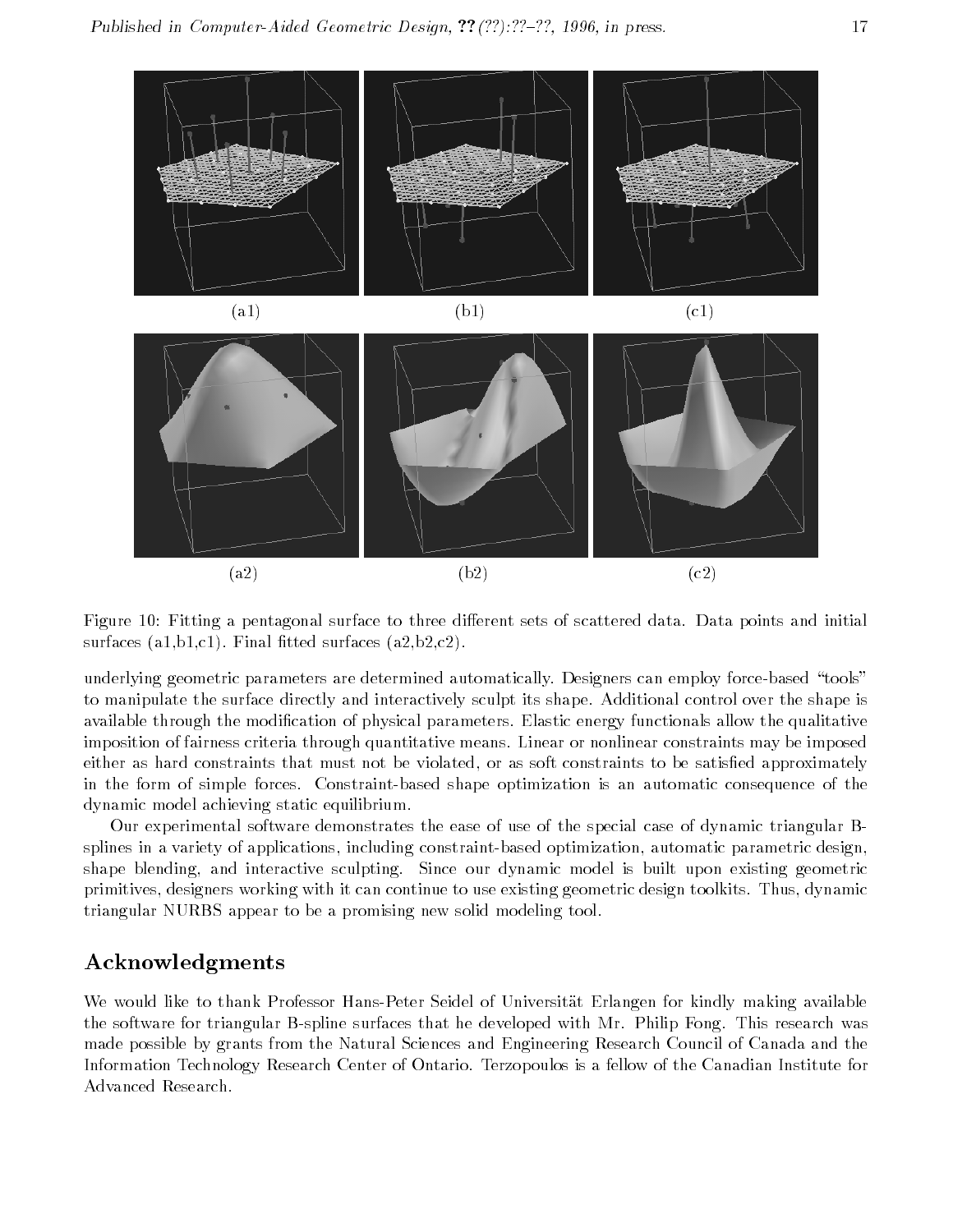

Figure 11: Interactive sculpting of an open quadratic surface into four different shapes (a-d).



Figure 12: Interactive sculpting of a cubic patch (a) into another shape (b).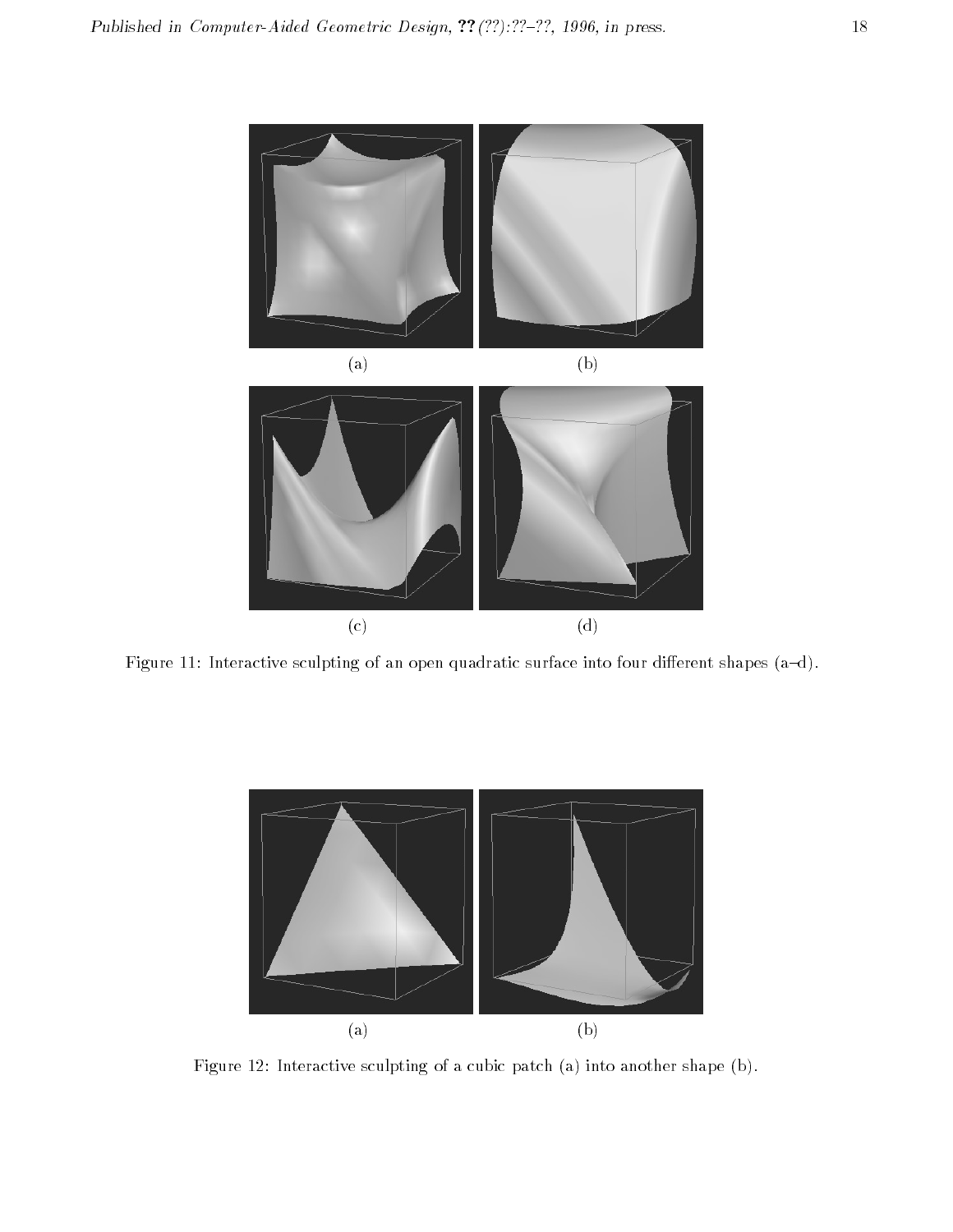### References

- [1] S. Auerbach, R. Gmelig Meyling, M. Neamtu, and H. Schaeben. Approximation and geometric modeling with simplex B-splines associated with irregular triangles. Computer Aided Geometric Design,  $8(1):67{-}87,1991.$
- [2] J. Baumgarte. Stabilization of constraints and integrals of motion in dynamical systems. Comp. Meth. in Appl. Mech. and Eng.,  $1:1{-}16, 1972$ .
- [3] M.I.G. Bloor and M.J. Wilson. Representing PDE surfaces in terms of B-splines. Computer-Aided  $Design, 22(6): 324-331, 1990.$
- [4] G. Celniker and D. Gossard. Deformable curve and surface finite elements for free-form shape design. Computer Graphics,  $25(4):257{=}266, 1991$ . (Proc. ACM Siggraph'91).
- [5] W. Dahmen and C. Micchelli. On the linear independence of multivariate B-splines, I. triangulations of simploids.  $SIAM J. Numer. Anal.$ ,  $19(5):993-1012$ , 1982.
- [6] W. Dahmen and C. Micchelli. Recent progress in multivariate splines. In C.K. Chui, L.L. Schumaker, and J.D. Ward, editors, *Approximation Theory IV*, pages  $27{-}121$ . Academic Press, New York, 1983.
- [7] W. Dahmen, C. Micchelli, and H.-P. Seidel. Blossoming begets B-spline bases built better by Bpatches. Mathematics of Computation,  $59(199):97-115$ , 1992.
- [8] C. de Boor. Splines as linear combinations of B-splines. In G. Lorentz, C. Chui, and L.L. Schumaker, editors, Approximation Theory II, pages  $1-47$ . Academic Press, New York, 1976.
- [9] P. Fong and H.-P. Seidel. An implementation of triangular B-spline surfaces over arbitrary triangulations. Computer Aided Geometric Design,  $3-4(10):267{-}275$ , 1993.
- [10] B.R. Gossick. Hamilton's Principle and Physical Systems. Academic Press, New York and London, 1967.
- [11] T. Grandine. The stable evaluation of multivariate simplex splines. Mathematics of Computation,  $50(181):197-205, 1988.$
- [12] G. Greiner and H.-P. Seidel. Modeling with triangular B-splines. IEEE Computer Graphics and Applications,  $14(2):56{-}60, 1994$ .
- [13] K. Hollig. Multivariate splines.  $SIAM J. Numer. Anal., 19(5):1013-1031, 1982.$
- [14] H. Kardestuncer. *Finite Element Handbook*. McGraw–Hill, New York, 1987.
- [15] D. Metaxas and D. Terzopoulos. Dynamic deformation of solid primitives with constraints. Computer Graphics, 26(2):309-312, 1992. (Proc. ACM Siggraph'92).
- [16] C.A. Micchelli. On a numerically efficient method for computing with multivariate B-splines. In W. Schempp and K. Zeller, editors, *Multivariate Approximation Theory*, pages 211-248. Birkhauser, Basel, 1979.
- [17] M. Minoux. *Mathematical Programming*. Wiley, New York, 1986.
- [18] H.P. Moreton and C.H. Sequin. Functional optimization for fair surface design. Computer Graphics,  $26(2):167{-}176, 1992.$  (Proc. ACM Siggraph'92).
- [19] R. Pfeifle and H.-P. Seidel. Fitting triangular B-Splines to functional scattered data. In *Proceedings* of Graphics Interface' 95, pages  $26{-}33$ , 1995.